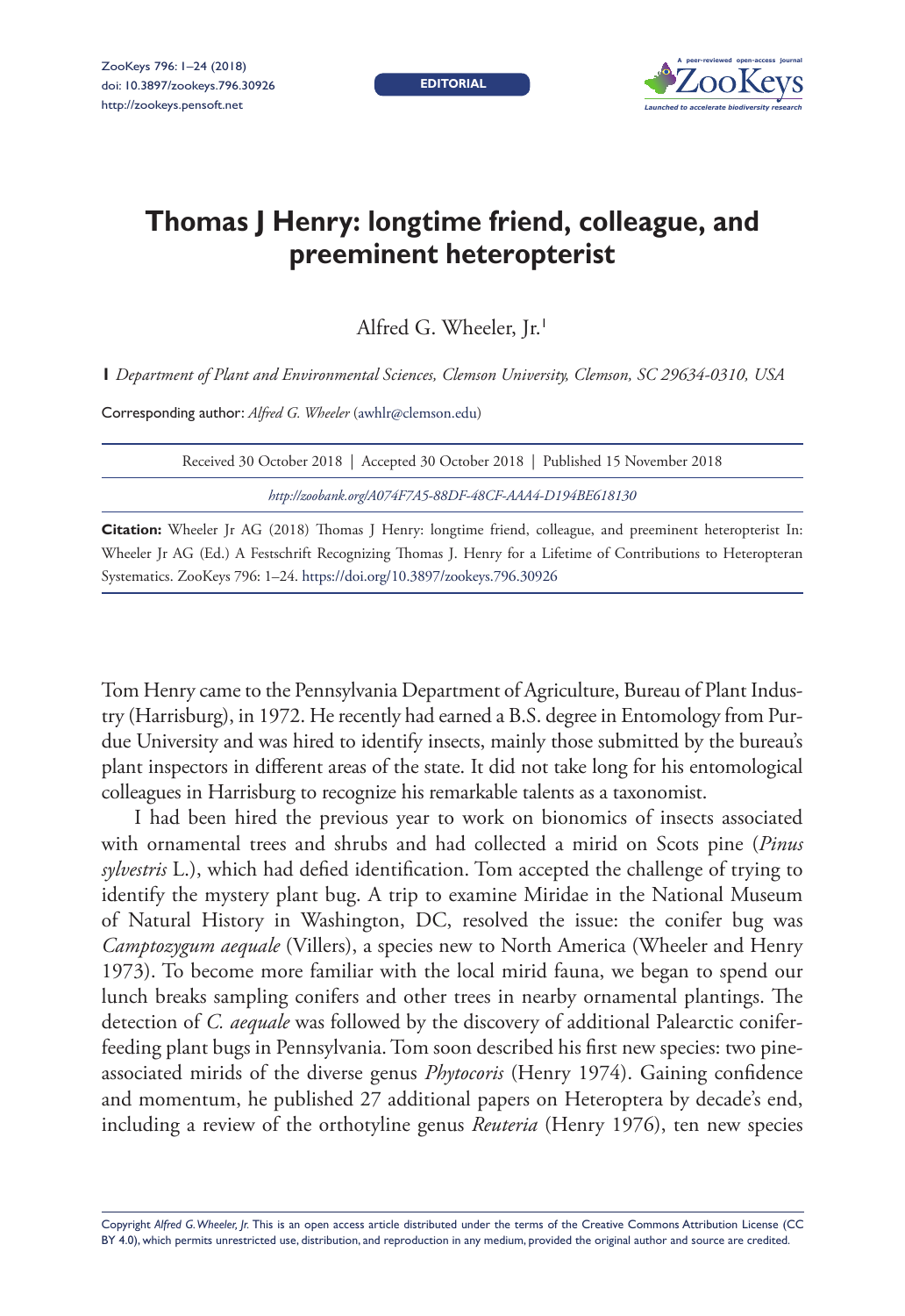of the Neotropical mird genus *Hyalochloria* (Henry 1978), a new genus and species of cardiastethine Anthocoridae (Henry and Herring 1978), and new species of the isometopine genus *Corticoris* (Henry and Herring 1979).

Tom's entry into heteropteran systematics caught the attention of prominent North American specialists, such as Richard Froeschner, John Lattin, and James Slater. He was encouraged to apply for the Heteroptera position with the Systematic Entomology Laboratory (SEL), Agricultural Research Service, US Department of Agriculture, which had become available with J. L. Herring's retirement in August 1979. In selecting Tom for the position, the search committee must have valued his publication record and recognized his taxonomic prowess; committee members were not dissuaded by his lack of the ordinarily requisite PhD (he was finishing his MS studies at Penn State). The decision to hire Tom Henry proved auspicious for SEL.

Tom began his work at SEL in June of 1980. Productivity characterized his performance in the 1980s. He continued taxonomic research on plant bugs of the Orthotylinae and on the subfamily Isometopinae, describing three new genera (Henry 1980). Highlighting the decade was the 1988 publication of the first catalog of North American Heteroptera since 1917. Henry and Froeschner (1988) accomplished what other heteropterists had attempted to do but ultimately found too daunting. A novel feature of their catalog, which some systematists initially considered inappropriate, was the use of write-ups and photos of representative species at the beginning of each family treatment. Biological control specialists, ecologists, and others not well versed in heteropteran taxonomy found the introductory material particularly valuable. His early trips for fieldwork and visits to major insect collections eventually involved nearly all U.S. states, Asia, Australia, Canada, Europe, India, Mexico, South America, and the West Indies.

Tom continued to prosper in the 1990s despite pursuing a doctoral degree while working full-time. He received his PhD in 1995 from the University of Maryland. Prominent among his accomplishments during the decade were taxonomic revisions of mirid genera (Henry 1991, 1994) and a phylogenetic analysis of the infraorder Pentatomomorpha, involving 34 family groups, which resulted in the recognition of 11 families in a previously composite and paraphyletic Lygaeidae (Henry 1997a). His substantial reclassification of the Pentatomomorpha now is followed in text books, world catalogs, and applied and taxonomic literature. He emphasized the family Berytidae, completing three major works: a cladistic analysis and revision of world genera (Henry 1997b), a monograph of the stilt bugs of the Western Hemisphere (Henry 1997c), and a catalog of the world species (Henry and Froeschner 1998). Tom coauthored a book on the North American mirids considered naturally Holarctic or adventive, either immigrant or intentionally introduced (Wheeler and Henry 1992), and edited a Festschrift of approximately 250 pages that honored the renowned Brazilian miridologist José Carvalho (Henry and Wheeler 1995).

Perusal of the appended list of Tom's publications will confirm his prominence among world heteropterists. Collaborative projects with other specialists and promising newcomers became routine in the new century (e.g., Henry and Schuh 2002, Henry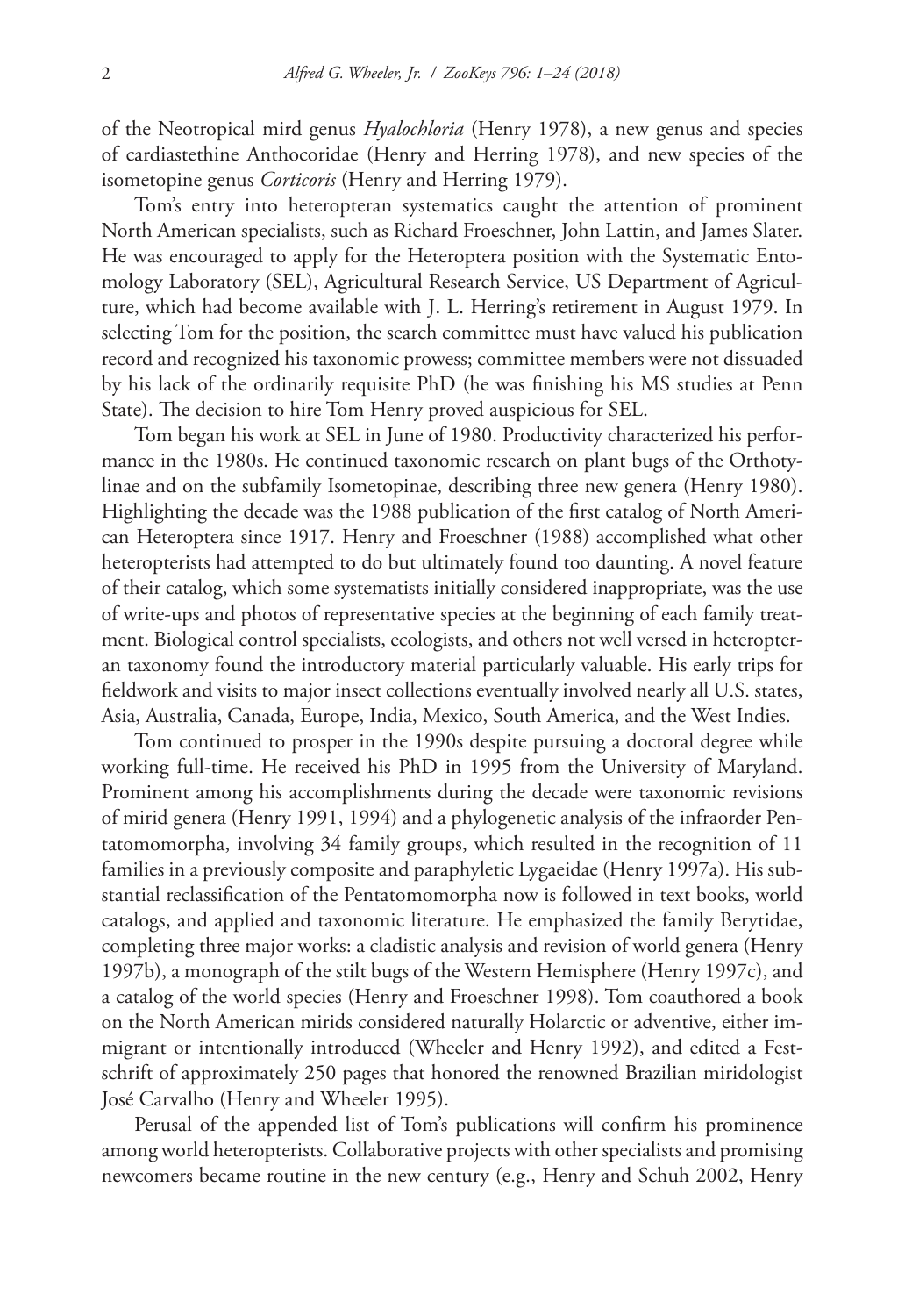and Costa 2003), along with more generic revisions (Henry 2006; Ferreira and Henry 2010; Henry 2012, 2015, 2018; Dellapé et al. 2016). Key contributions included the berytid chapter (Henry 2000) in *Heteroptera of Economic Importance* (Schaefer and Panizzi 2000), a comprehensive treatment of Cuban Miridae (Hernández and Henry 2010), chapters on the Miridae (Ferreira et al. 2015) and Lygaeoidea (Henry et al. 2015) in *True Bugs (Heteroptera) of the Neotropics* (Panizzi and Grazia 2015), and an online world catalog of the Lygaeoidea (Dellapé and Henry 2017).

A typical work day for Tom includes a delivery of "urgents", specimens of Heteroptera intercepted at US ports of entry that need to be identified promptly. He also curates the collection under his care and supervises technicians and volunteers who work with the collection. Tasks expected of a professional entomologist are dealt with promptly, such as reviewing manuscripts at the request of journal editors, providing pre-submission manuscript reviews for colleagues and writing letters in support of their tenure, serving on committees, and participating in the affairs of scientific societies. Tom edited the *Proceedings of the Entomological Society of Washington* from 1992 to 1995 and began a second stint as editor in 2015, which continues. He is a founding member of the International Heteropterists' Society and will become President at its 6<sup>th</sup> quadrennial meeting in La Plata, Argentina, in December 2018. He is generous with his time in encouraging and mentoring younger workers and assisting students and established specialists who visit the Heteroptera collection. Tom and his wife Kathryn (Katy) often invite visitors to their home for a meal.

How is Tom able to be so productive? For one thing, he possesses a sterling work ethic. He's efficient, passionate about natural history and systematics, and strives for excellence. A typical day begins at 4:30 am; he works at home for an hour or two on his own manuscripts or reviews those of others, before he leaves for the museum. He is focused, and patient, even though he often must stop what he is doing to answer visitors' questions or respond to e-mails and phone requests.

Numerous projects on Heteroptera await Tom's attention. We can anticipate a flurry of papers in the coming years. It is a pleasure to present this special issue of *ZooKeys* that conveys the respect of his colleagues and honors his  $70<sup>th</sup>$  birthday.

#### **Acknowledgements**

I thank ZooKeys editorial secretary Yordanka Banalieva for providing valuable assistance, encouragement, and unfailing good cheer; Nathalie Yonow (Swansea, UK) for her copy editing; Gary Miller (SEL, Beltsville, Maryland) for promptly furnishing information I had requested; and Peter Adler (Clemson University) for answering questions, giving sage advice during preparation of the Festschrift, and improving an early draft of the manuscript. I thank contributing authors for their willingness to pay tribute to the accomplishments of Tom Henry and those who reviewed Festschrift manuscripts.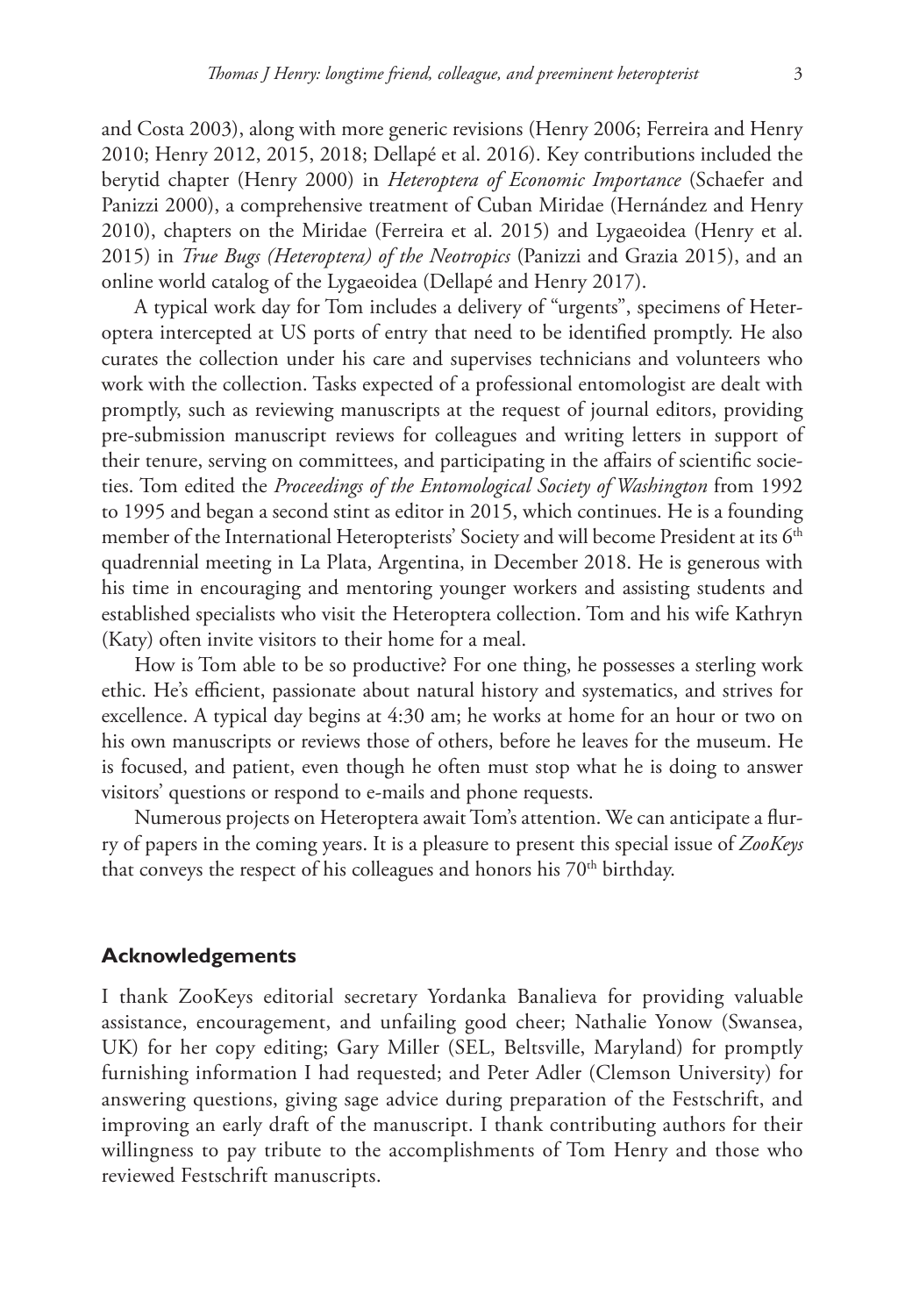#### **References**

- Dellapé PM, Henry TJ (2017) *Lygaeoidea Species File*. Version 5.0/5.0. [http://Lygaeoidea.Spe](http://Lygaeoidea.SpeciesFile.org)[ciesFile.org](http://Lygaeoidea.SpeciesFile.org). (Online World Catalog of the Lygaeoidea). [accessed 22.X.2018]
- Dellapé PM, Melo MC, Henry TJ (2016) A phylogenetic revision of the true bug genus *Heraeus* (Hemiptera: Rhyparochromidae: Myodochini), with the description of two new genera and 30 new species. Zoological Journal of the Linnean Society 177: 29–134. [https://](https://doi.org/10.1111/zoj.12362) [doi.org/10.1111/zoj.12362](https://doi.org/10.1111/zoj.12362)
- Ferreira PSF, Henry TJ (2010) Revision of the genus *Ambracius* Stål, 1860 (Heteroptera: Miridae: Clivinematini), with descriptions of three new species. Zootaxa 2485: 1–15.
- Ferreira PSF, Henry TJ, Coelho LA (2015) Plant bugs (Miridae). In: Panizzi AR, Grazia J (Eds) True Bugs (Heteroptera) of the Neotropics. Springer, Dordrecht, 237–286. [https://doi.](https://doi.org/10.1007/978-94-017-9861-7_10) [org/10.1007/978-94-017-9861-7\\_10](https://doi.org/10.1007/978-94-017-9861-7_10)
- Henry TJ (1974) Two new pine-inhabiting *Phytocoris* from Pennsylvania (Hemiptera: Miridae). Entomological News 85: 187–191.
- Henry TJ (1976) Review of *Reuteria* Puton 1875, with descriptions of two new species (Hemiptera: Miridae). Entomological News 87: 61–74.
- Henry TJ (1978) Review of the Neotropical genus *Hyalochloria*, with descriptions of ten new species (Hemiptera: Miridae). Transactions of the American Entomological Society 104: 69–90.
- Henry TJ (1980) Review of *Lidopus* Gibson and *Wetmorea* McAtee and Malloch, descriptions of three new genera and two new species, and key to New World genera (Hemiptera: Miridae: Isometopinae). Proceedings of the Entomological Society of Washington 82: 178–194.
- Henry TJ (1991) Revision of *Keltonia* and the cotton fleahopper genus *Pseudatomoscelis*, with the description of a new genus and an analysis of their relationships (Heteroptera: Miridae: Phylinae). Journal of the New York Entomological Society 99: 351–404.
- Henry TJ (1994) Revision of the myrmecomorphic plant bug genus *Schaffneria* Knight (Heteroptera: Miridae: Orthotylinae). Proceedings of the Entomological Society of Washington 96: 701–712.
- Henry TJ (1997a) Phylogenetic analysis of the family groups within the infraorder Pentatomomorpha (Hemiptera: Heteroptera), with emphasis on the Lygaeoidea. Annals of the Entomological Society of America 90: 275–301.<https://doi.org/10.1093/aesa/90.3.275>
- Henry TJ (1997b) Cladistic analysis and revision and phylogenetic analysis of the stilt bug genera of the world (Heteroptera: Berytidae). Contributions of the American Entomological Institute 30(1): 1–100.
- Henry TJ (1997c) Monograph of the stilt bugs, or Berytidae (Heteroptera), of the Western Hemisphere. Memoirs of the Entomological Society of Washington 19: 1–149.
- Henry TJ (2000) Stilt bugs (Berytidae). In: Schaefer CW, Panizzi AR (Eds) Heteroptera of Economic Importance. CRC Press, Boca Raton, Florida, USA, 725–735. [https://doi.](https://doi.org/10.1201/9781420041859.ch31) [org/10.1201/9781420041859.ch31](https://doi.org/10.1201/9781420041859.ch31)
- Henry TJ (2006) Revision of the New World lygaeoid genus *Epipolops* (Heteroptera: Geocoridae: Pamphantinae: Epipolopini), with descriptions of five new species. Canadian Entomologist 138: 504–530.<https://doi.org/10.4039/n06-808>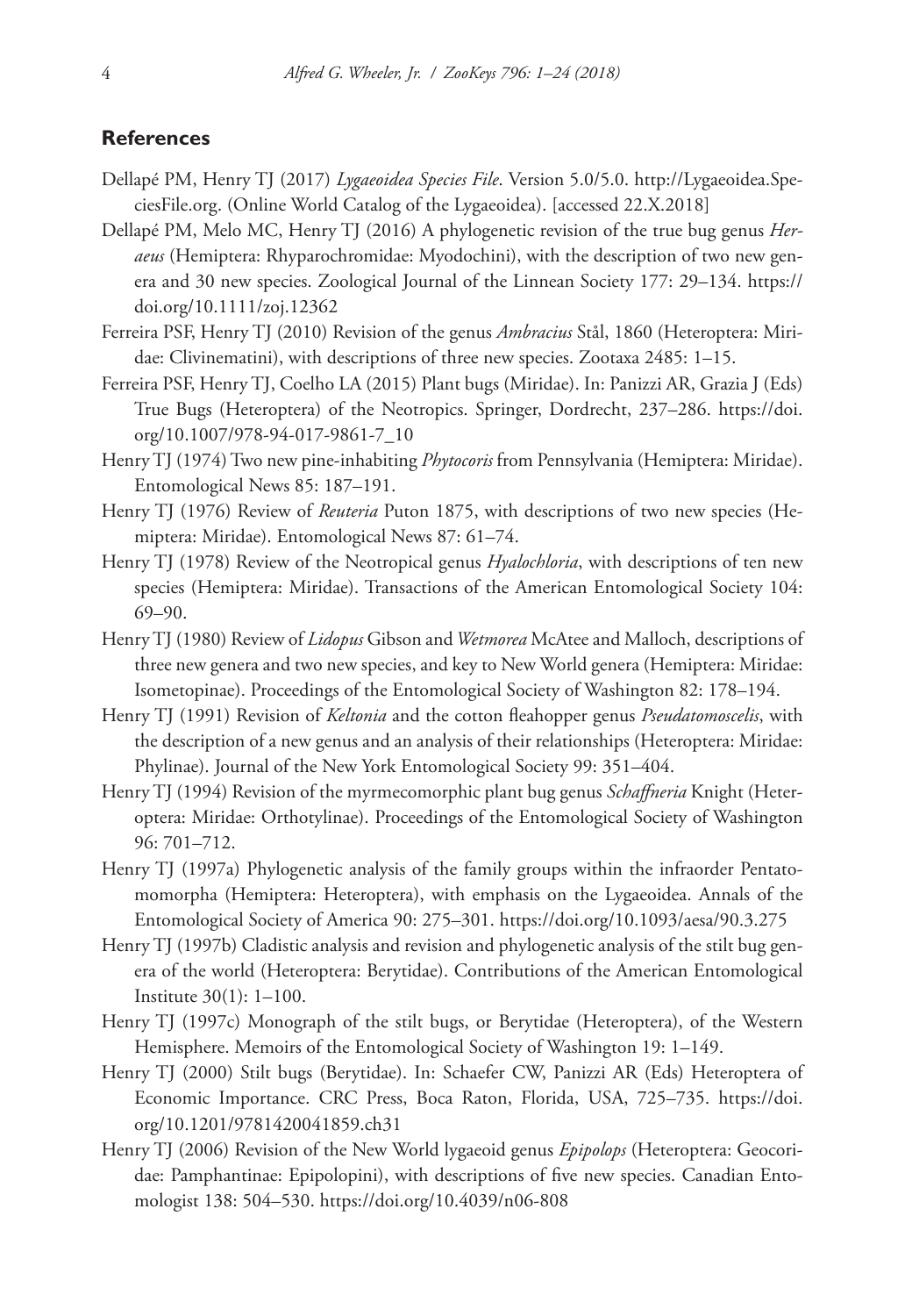- Henry TJ (2012) Revision of the plant bug genus *Tytthus* (Hemiptera: Heteroptera: Miridae: Phylinae). ZooKeys 220: 1–114. <https://doi.org/10.3897/zookeys.220.2178>
- Henry TJ (2015) Revision of the ceratocapsine *Renodaeus* group: *Marinonicoris, Pilophoropsis, Renodaeus*, and *Zanchisme*, with descriptions of four new genera (Heteroptera, Miridae, Orthotylinae). ZooKeys 490: 1–156. <https://doi.org/10.3897/zookeys.490.8880>
- Henry TJ (2018) Revision of the plant bug genus *Semium* (Heteroptera: Miridae: Phylinae: Semiini), with the description of three news species and a revised key. Proceedings of the Entomological Society of Washington 120: 508–532. [https://doi.org/10.4289/0013-](https://doi.org/10.4289/0013-8797.120.3.508) [8797.120.3.508](https://doi.org/10.4289/0013-8797.120.3.508)
- Henry TJ, Costa LAA (2003) Review of the Neotropical phyline genus *Platyscytisca*, with the description of a new species from Bahia, Brazil (Hemiptera: Heteroptera: Miridae). Journal of the New York Entomological Society 111: 120–125. [https://doi.org/10.1664/0028-](https://doi.org/10.1664/0028-7199(2003)111%5B0120:ROTNPG%5D2.0.CO;2) [7199\(2003\)111\[0120:ROTNPG\]2.0.CO;2](https://doi.org/10.1664/0028-7199(2003)111%5B0120:ROTNPG%5D2.0.CO;2)
- Henry TJ, Dellapé PM, Paula AS (2015) The big-eyed bugs, chinch bugs, and seed bugs (Lygaeoidea). In: Panizzi A, Grazia J (Eds) Heteroptera of the Neotropics. Springer, Dordrecht, 459–519. [https://doi.org/10.1007/978-94-017-9861-7\\_16](https://doi.org/10.1007/978-94-017-9861-7_16)
- Henry TJ, Froeschner RC (Eds) (1988) Catalog of the Heteroptera, or True Bugs, of Canada and the Continental United States. EJ Brill, Leiden, 958 pp.
- Henry TJ, Froeschner RC (1998) Catalog of the stilt bugs, or Berytidae, of the world (Insecta: Hemiptera: Heteroptera). Contributions of the American Entomological Institute 30(4): 1–72.
- Henry TJ, Herring JL (1978) A new genus and species of Cardiastethini from Peru (Hemiptera: Anthocoridae). Proceedings of the Entomological Society of Washington 80: 520–523.
- Henry TJ, Herring JL (1979) Review of the genus *Corticoris* with descriptions of two new species from Mexico (Hemiptera: Miridae: Isometopinae). Proceedings of the Entomological Society of Washington 81: 82–96.
- Henry TJ, Schuh RT (2002) Two new genera for two North American phyline plant bugs (Heteroptera: Miridae). Proceedings of the Entomological Society of Washington 104: 211–220.
- Henry TJ, Wheeler Jr AG (Eds) (1995) Contributions on Heteroptera Dedicated to the Memory of José Candido de Melo Carvalho. Proceedings of the Entomological Society of Washington 97: 229–480.
- Hernández LM, Henry TJ (2010) The Plant Bugs, or Miridae (Hemiptera: Heteroptera), of Cuba. Pensoft Publishers, Sofia-Moscow, 212 pp.
- Panizzi AR, Grazia J (Eds) (2015) True Bugs (Heteroptera) of the Neotropics. Springer, Dordrecht, 901 pp.<https://doi.org/10.1007/978-94-017-9861-7>
- Schaefer CW, Panizzi AR (Eds) (2000) Heteroptera of Economic Importance. CRC Press, Boca Raton, Florida, USA, 828 pp. <https://doi.org/10.1201/9781420041859>
- Wheeler Jr AG, Henry TJ (1973) *Camptozygum aequale* (Villers), a pine-feeding mirid new to North America (Hemiptera: Miridae). Proceedings of the Entomological Society of Washington 75: 240–246.
- Wheeler Jr AG, Henry TJ (1992) A Synthesis of the Holarctic Miridae (Heteroptera): Distribution, Biology, and Origin, with Emphasis on North America. Thomas Say Foundation Monograph 15, Entomological Society of America, Lanham, Maryland, USA, 282 pp.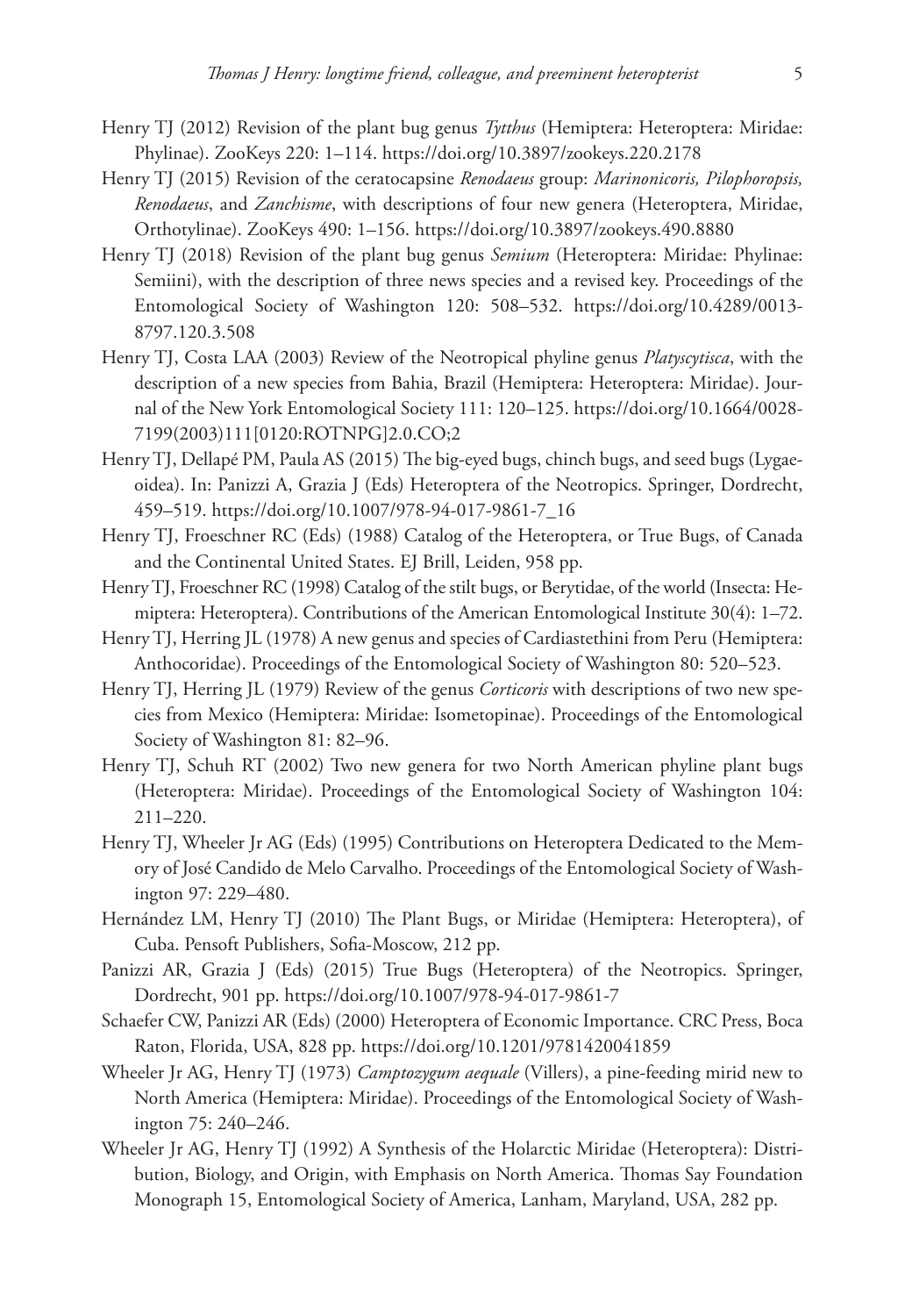## **Publications of Thomas J. Henry**

*Peer-reviewed journal articles*

- l. Wheeler Jr AG, Henry TJ (1973) *Camptozygum aequale* (Villers), a pine-feeding mirid new to North America (Hemiptera: Miridae). Proceedings of the Entomological Society of Washington 75: 240–246.
- 2. Henry TJ, Wheeler Jr AG (1974) *Sthenarus dissimilis* and *Orthops rubricatus*: Coniferfeeding mirids new to North America (Hemiptera: Miridae). Proceedings of the Entomological Society of Washington 76: 217–224.
- 3. Henry TJ, Wheeler Jr AG (1974) *Plagiognathus vitellinus* (Scholtz), a conifer-feeding mirid new to North America (Hemiptera: Miridae). Proceedings of the Entomological Society of Washington 76: 480–485.
- 4. Wheeler Jr AG, Henry TJ (1974) *Tropidosteptes pacificus*, a western ash plant bug introduced into Pennsylvania with nursery stock (Hemiptera: Miridae). Cooperative Economic Insect Report 24: 588–589.
- 5. Henry TJ (1974) Two new pine-inhabiting *Phytocoris* from Pennsylvania (Hemiptera: Miridae). Entomological News 85: 187–191.
- 6. Wheeler Jr AG, Henry TJ (1975) Recognition of seven Uhler manuscript names, with notes on thirteen other species used by Heidemann (1892) (Hemiptera: Miridae). Transactions of the American Entomological Society 101: 355–369.
- 7. Wheeler Jr AG, Stinner BR, Henry TJ (1975) Biology and nymphal stages of *Deraeocoris nebulosus* (Hemiptera: Miridae), a predator of arthropod pests on ornamentals. Annals of the Entomological Society of America 68: 1063–1068. [https://doi.org/10.1093/](https://doi.org/10.1093/aesa/68.6.1063) [aesa/68.6.1063](https://doi.org/10.1093/aesa/68.6.1063)
- 8. Wheeler Jr AG, Henry TJ (1976) First records of the predaceous mirid *Phytocoris tiliae*  (F.) from the United States. Entomological News 87: 25–28.
- 9. Henry TJ (1976) A new *Saileria* from eastern United States (Hemiptera: Miridae). Entomological News 87: 29–31.
- 10. Henry TJ, Wheeler Jr AG (1976) *Dicyphus rhododendri* Dolling, first records from North America (Hemiptera: Miridae). Proceedings of the Entomological Society of Washington 78: 108–109.
- 11. Henry TJ (1976) Review of *Reuteria* Puton 1875, with descriptions of two new species (Hemiptera: Miridae). Entomological News 87: 61–74.
- 12. Henry TJ (1976) *Aleuropteryx juniperi*: A European scale predator established in North America (Neuroptera: Coniopterygidae). Proceedings of the Entomological Society of Washington 78: 195–201.
- 13. Wheeler Jr AG, Henry TJ (1976) Biology of the honeylocust plant bug, *Diaphnocoris chlorionis*, and other mirids associated with ornamental honeylocust. Annals of the Entomological Society of America 69: 1095–1104. <https://doi.org/10.1093/aesa/69.6.1095>
- 14. Henry TJ (1976) *Orthotylus nassatus*, a European plant bug new to North America (Heteroptera: Miridae). Cooperative Plant Pest Report 2: 604–608.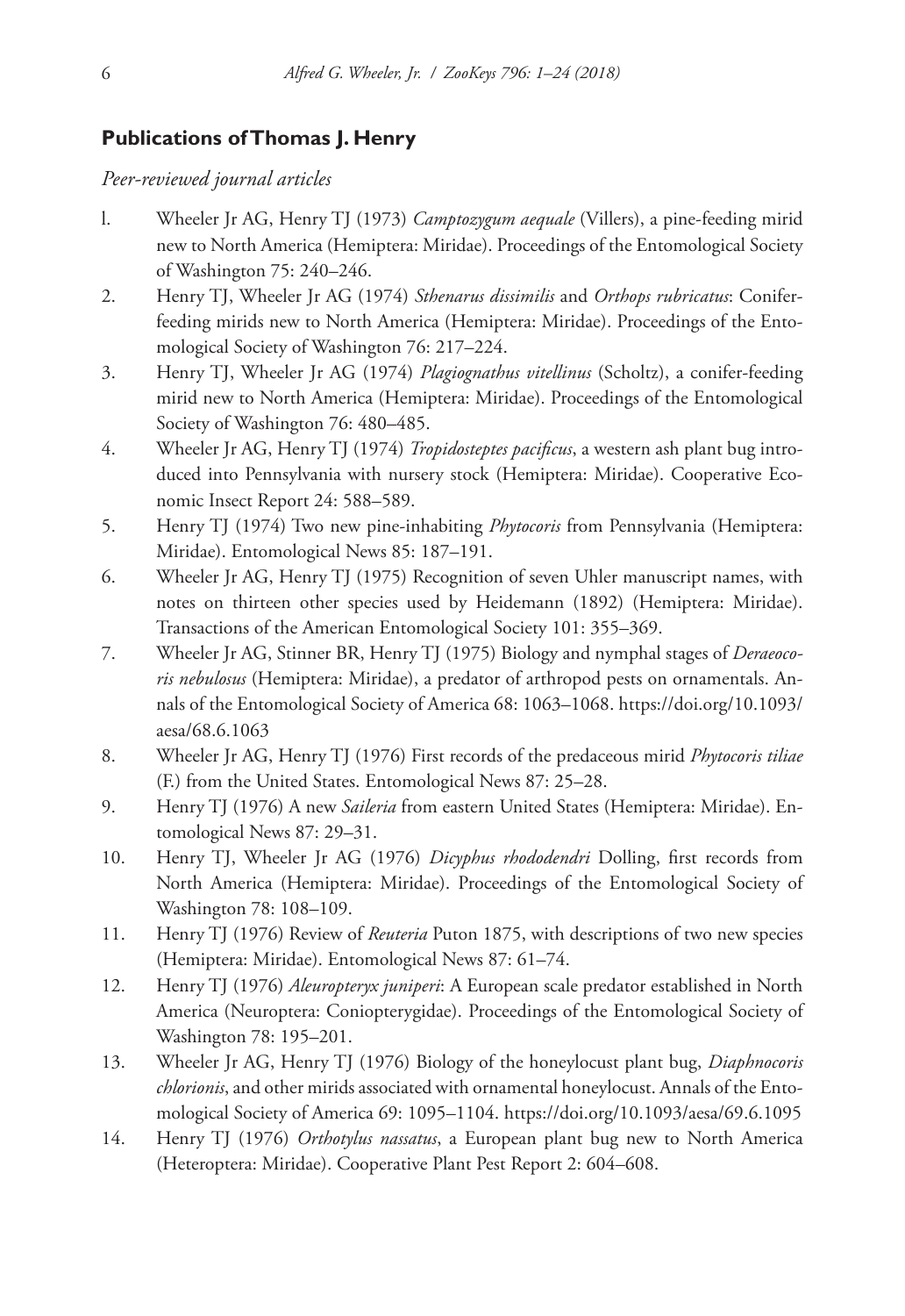- 15. Wheeler Jr AG, Henry TJ (1977) Rev. Modestus Wirtner: biographical sketch and additions and corrections to the Miridae in his 1904 list of western Pennsylvania Hemiptera. Great Lakes Entomologist 10: 145–157.
- 16. Henry TJ (1977) *Teratodia* Bergroth, new synonym of *Diphleps* Bergroth with descriptions of two new species (Heteroptera: Miridae: Isometopinae). Florida Entomologist 60: 201–210. <https://doi.org/10.2307/3493907>
- 17. Wheeler Jr AG, Henry TJ (1977) Miridae associated with Pennsylvania conifers l. Species on arborvitae, false cypress, and juniper. Transactions of the American Entomological Society 103: 623–656.
- 18. Henry TJ (1978) Two new *Ceratocapsus* Reuter 1876, from the eastern United States (Hemiptera: Miridae). Proceedings of the Entomological Society of Washington 80: 383–387.
- 19. Henry TJ (1978) Review of the Neotropical genus *Hyalochloria*, with descriptions of ten new species (Hemiptera: Miridae). Transactions of the American Entomological Society 104: 69–90.
- 20. Henry TJ, Herring JL (1978) A new genus and species of Cardiastethini from Peru (Hemiptera: Anthocoridae). Proceedings of the Entomological Society of Washington 80: 520–523.
- 21. Henry TJ (1978) Description of a new *Polymerus* Hahn, 1831, with notes on two other little-known mirids from the New Jersey Pine-Barrens (Hemiptera: Miridae). Proceedings of the Entomological Society of Washington 80: 543–547.
- 22. Wheeler Jr AG, Henry TJ (1978) Isometopinae (Hemiptera: Miridae) in Pennsylvania: Biology and descriptions of fifth instars, with observations of predation on obscure scale. Annals of the Entomological Society of America 78: 607–614. [https://doi.org/10.1093/](https://doi.org/10.1093/aesa/71.4.607) [aesa/71.4.607](https://doi.org/10.1093/aesa/71.4.607)
- 23. Wheeler Jr AG, Henry TJ (1978) *Ceratocapsus modestus*, a predator of grape phylloxera: Seasonal history and description of fifth instar (Hemiptera: Miridae). Melsheimer Entomological Series 25: 6–10.
- 24. Henry TJ, Wheeler Jr AG (1979) *Orthotylus translucens*: taxonomic status and corrections of published misidentifications. Proceedings of the Entomological Society of Washington 81: 60–63.
- 25. Henry TJ, Herring JL (1979) Review of the genus *Corticoris* with descriptions of two new species from Mexico (Hemiptera: Miridae: Isometopinae). Proceedings of the Entomological Society of Washington 81: 82–96.
- 26. Henry TJ, Wheeler Jr AG (1979) Palearctic Miridae in North America: Records of newly discovered and little-known species (Hemiptera-Heteroptera). Proceedings of the Entomological Society of Washington 81: 257–268.
- 27. Henry TJ, Smith CL (1979) An annotated list of the Miridae of Georgia (Hemiptera-Heteroptera). Journal of the Georgia Entomological Society 14: 212–220.
- 28. Henry TJ (1979) Review of the "*lutescens*" group in the genus *Ceratocapsus*, with descriptions of seven new species from the eastern United States (Hemiptera: Miridae). Proceedings of the Entomological Society of Washington 81: 401–423.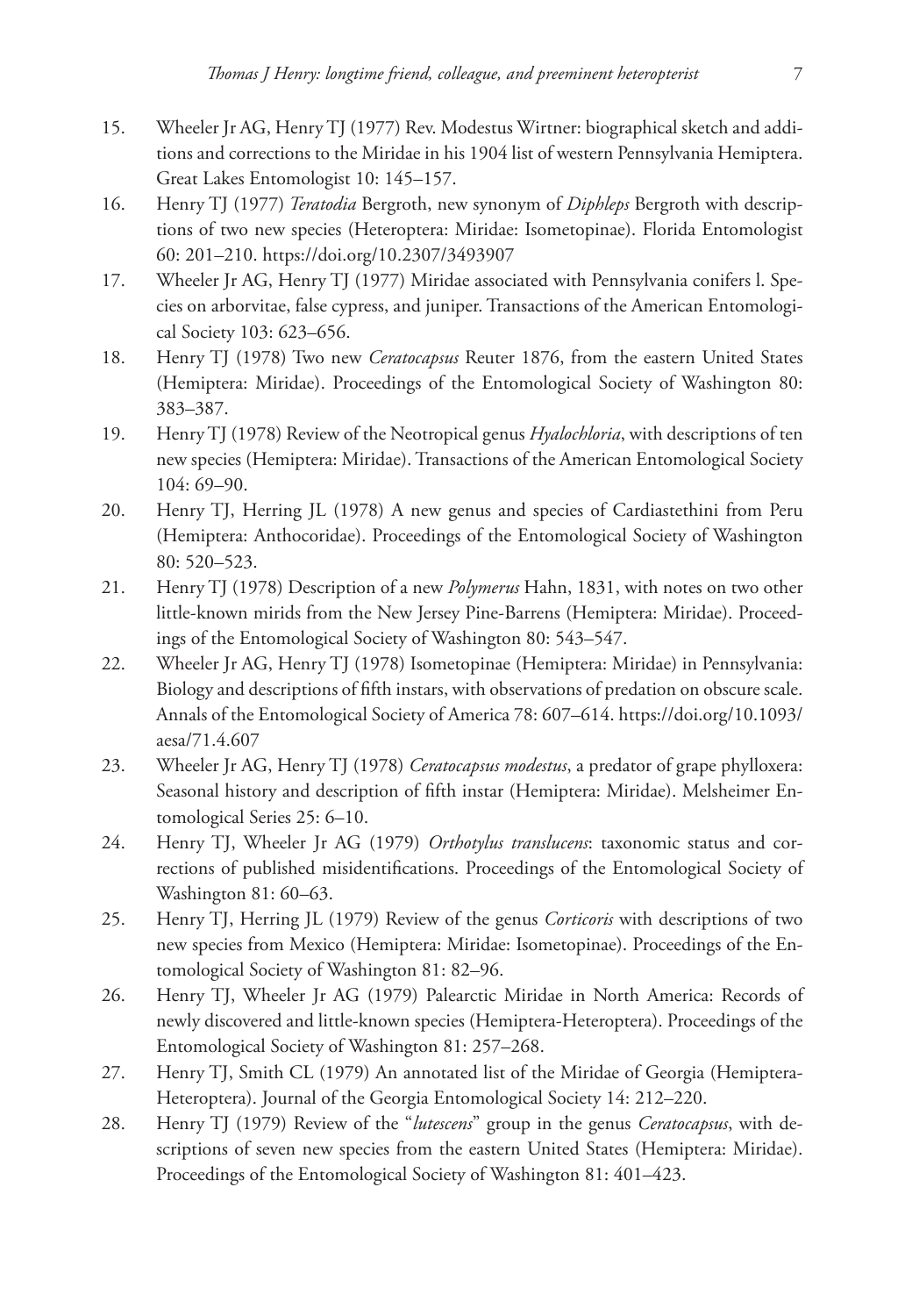- 29. Henry TJ (1979) Review of the New World species of *Myiomma* Puton, with descriptions of eight new species (Hemiptera: Miridae: Isometopinae). Proceedings of the Entomological Society of Washington 81: 552–569.
- 30. Henry TJ (1979) Review of the New World species of *Bothynotus* Fieber (Hemiptera: Miridae). Florida Entomologist 62: 232–244.<https://doi.org/10.2307/3494062>
- 31. Henry TJ, Schuh RT (1979) Redescription of *Beamerella* Knight and *Hambletoniola* Carvalho and included species (Hemiptera: Miridae) with a review of their relationships. American Museum Novitates 2689: 1–13.
- 32. Henry TJ (1979) Descriptions and notes on five new species of Miridae from North America (Hemiptera). Melsheimer Entomological Series 27: 1–10.
- 33. Wheeler Jr AG, Miller GL, Henry TJ (1979) Observations on the biology and habits of *Macrolophus tenuicornis* (Hemiptera: Miridae) on hayscented fern (Pteridophyta: Polypodiaceae). Melsheimer Entomological Series 27: 11–17.
- 34. Henry TJ (1980) Review of *Lidopus* Gibson and *Wetmorea* McAtee and Malloch, descriptions of three new genera and two new species, and key to New World genera (Hemiptera: Miridae: Isometopinae). Proceedings of the Entomological Society of Washington 82: 178–194.
- 35. Wheeler Jr AG, Henry TJ (1980) Seasonal history and host plants of the ant mimic *Barberiella formicoides* Poppius, with descriptions of the fifth instar (Hemiptera: Miridae). Proceedings of the Entomological Society of Washington 82: 269–275.
- 36. Wheeler Jr AG, Henry TJ (1980) *Brachynotocoris heidemanni* (Knight), a junior synonym of the Palearctic *B. puncticornis* Reuter and pest of European ash. Proceedings of the Entomological Society of Washington 82: 568–575.
- 37. Henry TJ (1980) New records for *Saileria irrorata* and *Tropidosteptes adustus* (Hemiptera: Miridae). Florida Entomologist 63: 490–493. <https://doi.org/10.2307/3494534>
- 38. Henry TJ (1981) A new eastern United States *Psallus* Fieber (Heteroptera: Miridae) from *Physocarpus* (Rosaceae). Proceedings of the Entomological Society of Washington 83: 399–402.
- 39. Wheeler Jr AG, Henry TJ (1981) Seasonal history and habits of the European alfalfa beetle, *Subcoccinella vigintiquorpunctata* (L.) (Coleoptera: Coccinellidae). Coleopterists Bulletin 35: 197–204.
- 40. Wheeler Jr AG, Henry TJ (1981) *Jalysus spinosus* and *J. wickhami* (Hemiptera: Berytidae): Taxonomic clarification, review of host plants and distribution, key to adults and fifth instars. Annals of the Entomological Society of America 74: 606–615. [https://doi.](https://doi.org/10.1093/aesa/74.6.606) [org/10.1093/aesa/74.6.606](https://doi.org/10.1093/aesa/74.6.606)
- 41. Henry TJ (1982) The onion plant bug genus *Labopidicola* (Hemiptera: Miridae): Economic implications, taxonomic review, and description of a new species. Proceedings of the Entomological Society of Washington 84: 1–15.
- 42. Henry TJ, Maldonado-Capriles J (1982) The four "ocelli" of the isometopine genus *Isometocoris* Carvalho and Sailer (Hemiptera: Miridae). Proceedings of the Entomological Society of Washington 84: 245–249.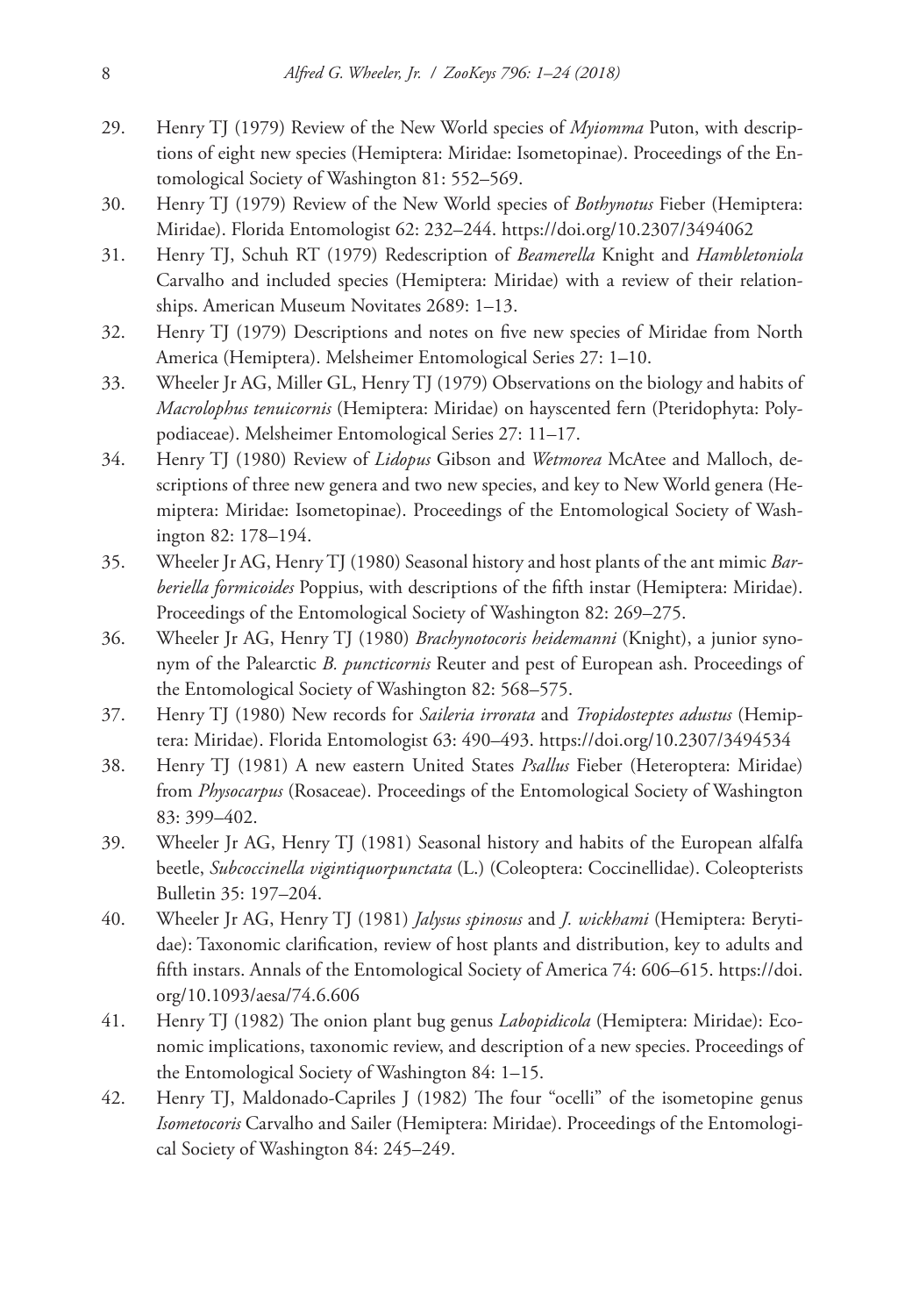- 43. Henry TJ (1982) New synonymies and a new combination in the North American Miridae (Hemiptera). Proceedings of the Entomological Society of Washington 84: 337–341.
- 44. Henry TJ, Wheeler Jr AG (1982) New United States records for six Neotropical Miridae (Hemiptera) in southern Florida. Florida Entomologist 62: 232–241. [https://doi.](https://doi.org/10.2307/3494062) [org/10.2307/3494062](https://doi.org/10.2307/3494062)
- 45. Henry TJ (1982) Genus *Parthenicus* in the eastern United States, with descriptions of new species (Hemiptera: Miridae). Florida Entomologist 65: 354–366. [https://doi.](https://doi.org/10.2307/3494309) [org/10.2307/3494309](https://doi.org/10.2307/3494309)
- 46. Wheeler Jr AG, Henry TJ (1983) Seasonal history and host plants of the plant bug *Lygocoris atrinotatus*, with description of the fifth-instar nymph (Hemiptera: Miridae). Proceedings of the Entomological Society of Washington 85: 26–31.
- 47. Carvalho JCM, Fontes AV, Henry TJ (1983) Taxonomy of the South American species of *Ceratocapsus*, with descriptions of 45 new species (Hemiptera: Miridae). US Department of Agriculture Technical Bulletin 1676, 58 pp.
- 48. Wheeler Jr AG, Henry TJ, Mason Jr TL (1983) An annotated list of the Miridae of West Virginia (Hemiptera - Heteroptera). Transactions of the American Entomological Society 109: 127–159.
- 49. McPherson JE, Weber BC, Henry TJ (1983) Seasonal flight patterns of Hemiptera in a North Carolina black walnut plantation. 7. Miridae. Great Lakes Entomologist 16: 35–42.
- 50. Henry TJ (1983) The garden fleahopper genus *Halticus* (Hemiptera: Miridae): Resurrection of an old name and key to species of the Western Hemisphere. Proceedings of the Entomological Society of Washington 85: 607–611.
- 51. Henry TJ (1984) Revision of the spider-commensal plant bug genus *Ranzovius* Distant (Heteroptera: Miridae). Proceedings of the Entomological Society of Washington 86: 53–69.
- 52. Henry TJ, Stonedahl GL (1984) Type designations and new synonymies for Nearctic species of *Phytocoris* Fallen (Hemiptera: Miridae). Journal of the New York Entomological Society 91: 442–465.
- 53. Henry TJ (1984) New species of Isometopinae (Hemiptera: Miridae) from Mexico, with new records for previously described North American species. Proceedings of the Entomological Society of Washington 86: 337–345.
- 54. Henry TJ, Kim KC (1984) Genus *Neurocolpus* Reuter (Heteroptera: Miridae): Taxonomy, economic implications, hosts, and phylogenetic review. Transactions of the American Entomological Society 110: 1–75.
- 55. Henry TJ (1984) New United States records for two Heteroptera: *Pellaea stictica* (Pentatomidae) and *Rhinacloa pallidipes* (Miridae). Proceedings of the Entomological Society of Washington 86: 519–520.
- 56. Snodgrass GL, Henry TJ, Scott WP (1984) An annotated list of the Miridae (Heteroptera) found in the Yazoo-Mississippi Delta and associated areas of Arkansas and Louisiana. Proceedings of the Entomological Society of Washington 86: 845–860.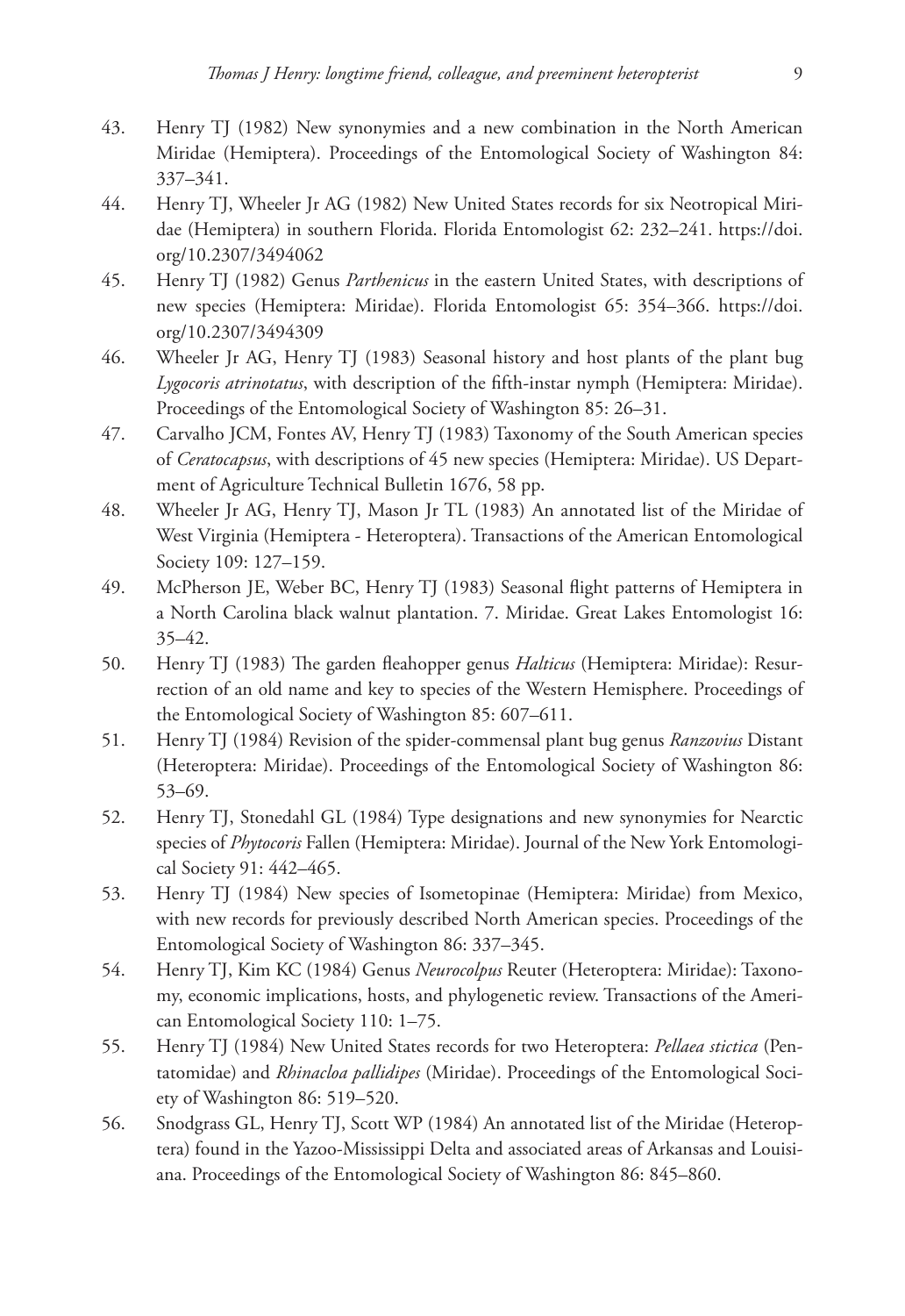- 57. Wheeler Jr AG, Henry TJ (1984) Host plants, distribution, and description of the fifth-instar nymphs of two little-known Heteroptera, *Arhyssus hirtus* (Rhopalidae) and *Esperanza texana* (Alydidae). Florida Entomologist 67: 521–529. [https://doi.](https://doi.org/10.2307/3494461) [org/10.2307/3494461](https://doi.org/10.2307/3494461)
- 58. Henry TJ (1985) Two new species of *Ceratocapsus* from North America (Heteroptera: Miridae). Proceedings of the Entomological Society of Washington 87: 387–391.
- 59. Henry TJ (1985) Newly recognized synonyms, homonyms, and combinations in the North American Miridae (Heteroptera). Journal of the New York Entomological Society 93: 121–136.
- 60. Henry TJ (1985) *Caulotops distanti* (Miridae: Heteroptera), a potential yucca pest newly discovered in the United States. Florida Entomologist 68: 320–323. [https://doi.](https://doi.org/10.2307/3494368) [org/10.2307/3494368](https://doi.org/10.2307/3494368)
- 61. Henry TJ (1985) What is *Capsus frontifer* Walker, 1873 (Heteroptera: Miridae)? Proceedings of the Entomological Society of Washington 87: 679.
- 62. Wheeler Jr AG, Henry TJ (1985) *Trigonotylus coelestialium* (Heteroptera: Miridae), a pest of small grains: Seasonal history, host plants, damage, and description of adult and nymphal stages. Proceedings of the Entomological Society of Washington 87: 699–713.
- 63. Henry TJ, Kelton LA (1986) *Orthocephalus saltator* Hahn (Heteroptera: Miridae): Corrections of misidentifications and the first authentic report for North America. Journal of the New York Entomological Society 94: 51–55.
- 64. Henry TJ, Wheeler Jr AG (1986) [Foreword to] Contributions on Heteroptera in honor of the seventieth birthday of Richard C. Froeschner. Journal of the New York Entomological Society 94: unnumbered page.
- 65. Henry TJ, Wheeler AG (1986) *Melanorhopala froeschneri* (Heteroptera: Tingidae): A new lace bug from eastern United States, with notes on host plant and habits, description of the fifth instar, and key to species of the genus. Journal of the New York Entomological Society 94: 235–244.
- 66. Carvalho JCM, Henry TJ (1986) An unusual new genus and species of Colobathristidae from Carajas Mountain in the state of Para, Brazil (Hemiptera). Boletim do Museu Paraense Emilio Goeldi Zoologia 2: 85–91.
- 67. Henry TJ, Neal JW, Gott KM (1986) *Stethoconus japonicus* (Heteroptera:. Miridae): A predator of *Stephanitis* lace bugs newly discovered in the United States, promising in the biocontrol of azalea lace bug (Heteroptera: Tingidae). Proceedings of the Entomological Society of Washington 88: 722–730 [Reprinted in The Azalean 9(2): 29–34].
- 68. Henry TJ, Carvalho JCM (1987) A peculiar case history: *Hemisphaerodella mirabilis* Reuter is the nymphal stage of *Cyrtocapsus caligineus* (Stål) (Heteroptera: Miridae: Bryocorinae). Journal of the New York Entomological Society 95: 290–293.
- 69. Henry TJ, Lattin JD (1987) Taxonomic status, biological attributes, and recommendations for future work on the genus *Lygus* (Heteroptera: Miridae). In: Hedlund RC, Graham HM (Eds) Economic importance and biological control of *Lygus* and *Adelphocoris*  in North America. U. S. Department of Agriculture, ARS Publication 64, 54–68.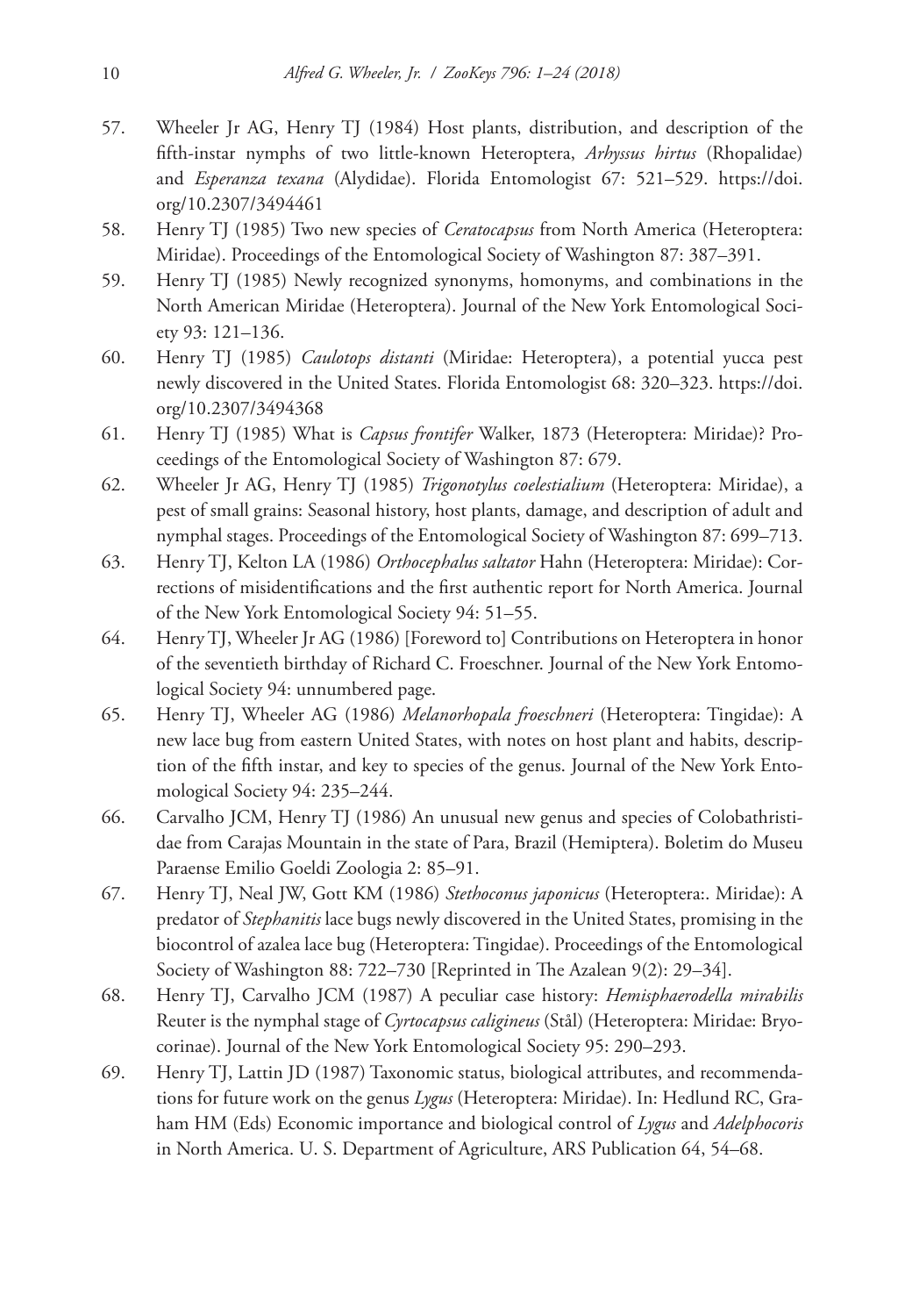- 70. Henry TJ (1989) *Cariniocoris*, a new phyline plant bug genus from the eastern United States, with a discussion of generic relationships (Heteroptera: Miridae). Journal of the New York Entomological Society 97: 87–99.
- 71. Henry TJ (1990) *Prepops cruciferus* Berg (Heteroptera: Miridae), a Neotropical plant bug newly discovered in the United States: Taxonomic notes, host plants, and distribution. Annals of the Entomological Society of America 83: 15–17. [https://doi.org/10.1093/](https://doi.org/10.1093/aesa/83.1.15) [aesa/83.1.15](https://doi.org/10.1093/aesa/83.1.15)
- 72. Henry TJ, Hilburn DJ (1990) An annotated list of the true bugs (Heteroptera) of Bermuda. Proceedings of the Entomological Society of Washington 92: 675–684.
- 73. Stonedahl GM, Henry TJ (1991) A new genus, *Gracilimiris*, and three new species of mirine plant bugs from North America (Heteroptera: Miridae). Journal of the New York Entomological Society 99: 224–234.
- 74. Neal Jr JW, Haldemann RH, Henry TJ (1991) Biological control potential of a Japanese plant bug *Stethoconus japonicus* (Heteroptera: Miridae), an adventive predator of the azalea lace bug, *Stephanitis pyrioides* (Heteroptera: Tingidae). Annals of the Entomological Society of America 84: 287–293. <https://doi.org/10.1093/aesa/84.3.287>
- 75. Schwartz MD, Scudder GGE, Henry TJ (1991) The first Nearctic records of two Holarctic species of *Polymerus* Hahn, with remarks on a monophyletic species-group (Heteroptera: Miridae: Mirinae). Canadian Entomologist 123: 721–743. [https://doi.](https://doi.org/10.4039/Ent123721-4) [org/10.4039/Ent123721-4](https://doi.org/10.4039/Ent123721-4)
- 76. Henry TJ (1991) *Melanotrichus whiteheadi,* a new crucifer-feeding plant bug from the southeastern United States, with new records for the genus and a key to the species of eastern United States (Heteroptera: Miridae: Orthotylinae). Proceedings of the Entomological Society of Washington 93: 449–456.
- 77. Henry TJ (1991) Revision of *Keltonia* and the cotton fleahopper genus *Pseudatomoscelis*, with the description of a new genus and an analysis of their relationships (Heteroptera: Miridae: Phylinae). Journal of the New York Entomological Society 99: 351–404.
- 78. Lattin JD, Henry TJ, Schwartz MD (1992) *Lygus desertus* Knight, 1944, a newly recognized synonym of *Lygus elisus* Van Duzee, 1914 (Heteroptera: Miridae). Proceedings of the Entomological Society of Washington 94: 12–25.
- 79. Henry TJ, Froeschner RC (1992) Corrections and additions to the "Catalog of the Heteroptera, or True Bugs, of Canada and the Continental United States." Proceedings of the Entomological Society of Washington 94: 263–272.
- 80. Henry TJ (1993) A striking new genus and species of bryocorine plant bug (Heteroptera: Miridae) from eastern North America. Jeffersoniana 2: 1–9.
- 81. Henry TJ, Froeschner RC (1993) *Dieuches armatipes* (Walker) (Heteroptera: Lygaeidae) newly discovered in the Western Hemisphere. Proceedings of the Entomological Society of Washington 95: 449–452.
- 82. McPherson JE, Weber BC, Henry TJ (1993) Seasonal flight patterns of Miridae (Hemiptera) in a southern Illinois black walnut plantation. Great Lakes Entomologist 26: 97–106.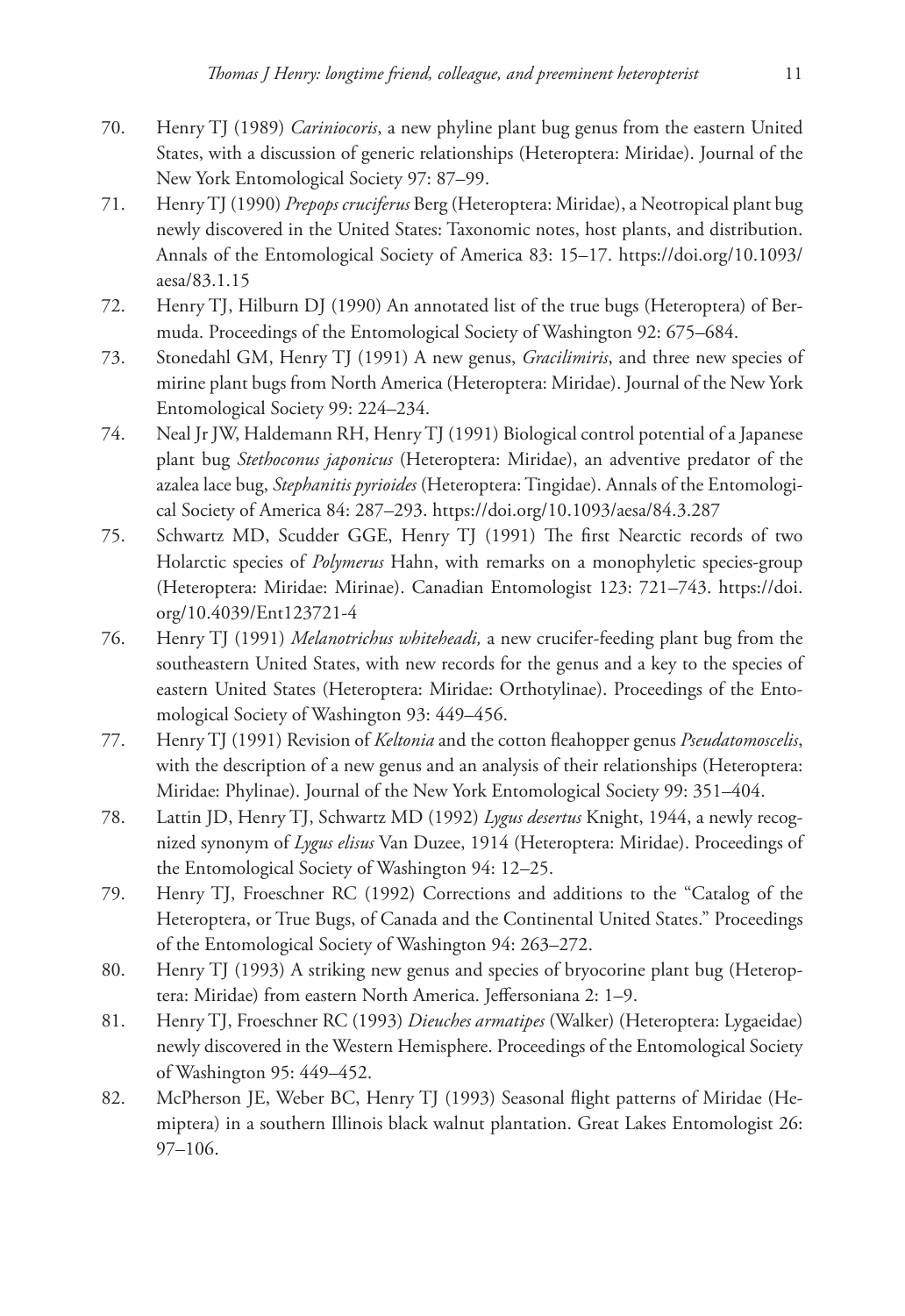- 83. Wheeler Jr AG, Henry TJ (1994) *Orthotylus robiniae*: A *Gleditsia* rather than *Robinia* specialist that resembles the honeylocust plant bug, *Diaphnocoris chlorionis* (Heteroptera: Miridae). Proceedings of the Entomological Society of Washington 96: 63–69.
- 84. Henry TJ (1994) Revision of the myrmecomorphic plant bug genus *Schaffneria* Knight (Heteroptera: Miridae: Orthotylinae). Proceedings of the Entomological Society of Washington 96: 701–712.
- 85. Henry TJ (1995) *Proboscidotylus carvalhoi*, a new genus and species of sexually dimorphic plant bug from Mexico (Heteroptera: Miridae: Orthotylinae). Proceedings of the Entomological Society of Washington 97: 340–345.
- 86. Wheeler Jr AG, Henry TJ (1995) Plant bugs (Hemiptera: Miridae). In: Frank JH, Mc-Coy ED (Eds) Precinctive insect species in Florida. Florida Entomologist 78: 28.
- 87. Henry TJ (1996) Two new genera and two new species of New World stilt bugs (Heteroptera: Berytidae). Proceedings of the Entomological Society of Washington 98: 533–540.
- 88. Henry TJ (1997) Phylogenetic analysis of the family groups within the infraorder Pentatomomorpha (Hemiptera: Heteroptera), with emphasis on the Lygaeoidea. Annals of the Entomological Society of America 90: 275–301. [https://doi.org/10.1093/](https://doi.org/10.1093/aesa/90.3.275) [aesa/90.3.275](https://doi.org/10.1093/aesa/90.3.275)
- 89. Henry TJ (1997) Cladistic analysis and revision of the stilt bug genera of the world (Heteroptera: Berytidae). Contributions of the American Entomological Institute 30(1): 1–100.
- 90. Henry TJ (1997) Monograph of the stilt bugs, or Berytidae (Heteroptera), of the Western Hemisphere. Memoirs of the Entomological Society of Washington 19: 1–149.
- 91. Henry TJ, Froeschner RC (1998) Catalog of the stilt bugs, or Berytidae, of the world (Insecta: Hemiptera: Heteroptera). Contributions of the American Entomological Institute 30(4): 1–72.
- 92. Henry TJ, Adamski D (1998) *Rhyparochromus saturnius* (Rossi) (Heteroptera: Lygaeoidea: Rhyparochromidae), a Palearctic seed bug newly discovered in North America. Journal of the New York Entomological Society 106: 132–140.
- 93. Henry TJ (1999) Review of the eastern North American *Dicyphus*, with a key to species and redescription and neotype designation for *D. vestitus* Uhler (Heteroptera: Miridae). Proceedings of the Entomological Society of Washington 101: 832–838.
- 94. Henry TJ (1999) The spider-commensal plant bug genus *Ranzovius* (Heteroptera: Miridae: Phylinae) revisited: Three new species and a revised key, with the description of a new sister genus and phylogenetic analysis. Acta Societatis Zoologicae Bohemicae 63: 93–115.
- 95. Costa LAA, Henry TJ (1999) *Platyscytisca bergmannae*, a new genus and species of Neotropical plant bug resembling species of *Playtscytus* Reuter (Heteroptera: Miridae: Phylinae). Proceedings of the Entomological Society of Washington 101: 490–495.
- 96. Hernandez L, Henry TJ (1999) Review of the *Ceratocapsus* of Cuba, with descriptions of three new species and a neotype designation for *C. cubanus* Bergroth (Heteroptera: Miridae: Orthotylinae). Caribbean Journal of Science 35: 201–214.
- 97. Henry TJ (2000) Reevaluation of the plant bug genus *Icodema*, with descriptions of two new genera to accommodate five Nearctic species (Heteroptera: Miridae: Phylinae). Journal of the New York Entomological Society 107: 181–203 (1999).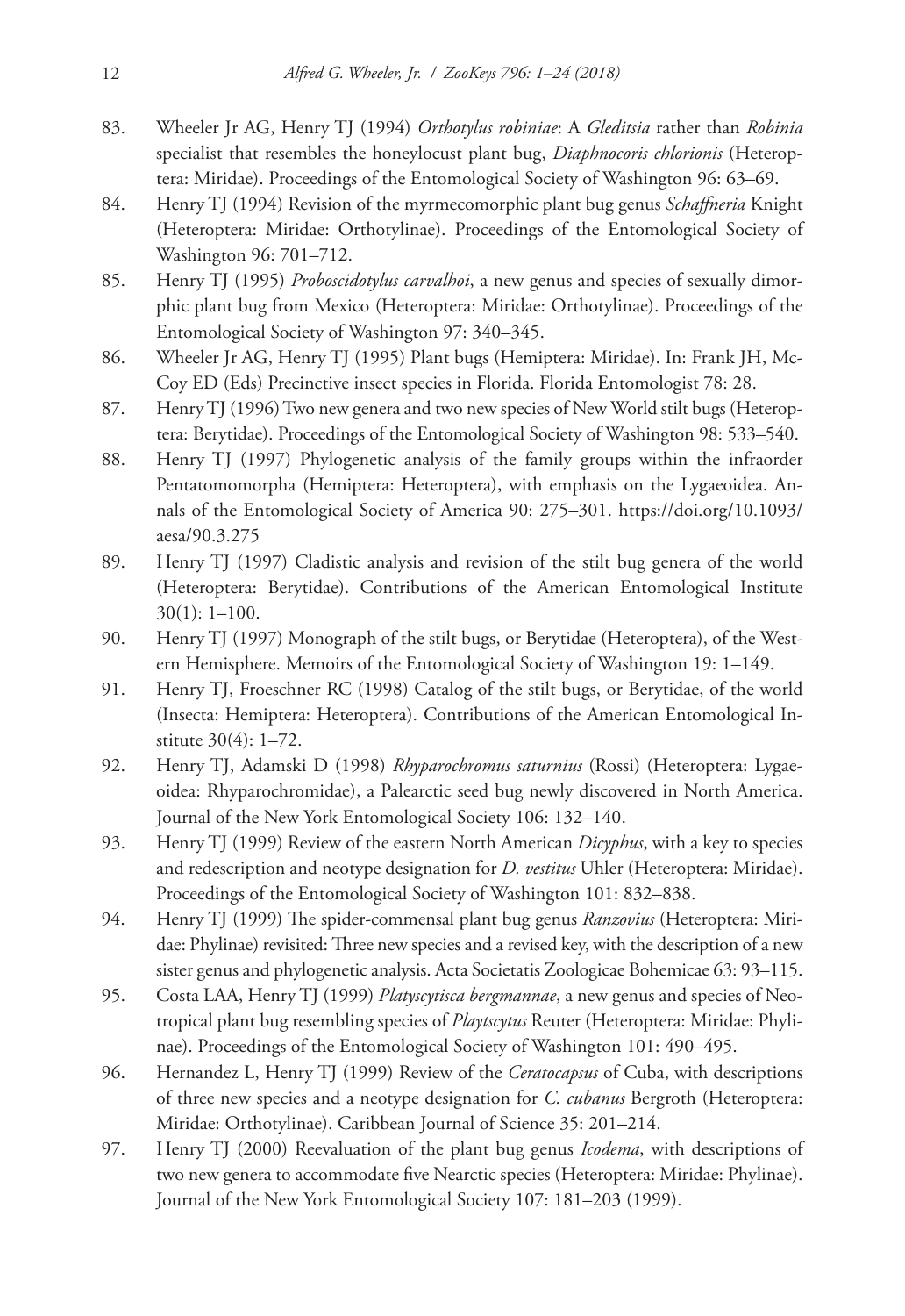- 98. Slater JA, Henry TJ (2000) Notes on and descriptions of new Pamphantinae, with the description of an unusual new myrmecomorphic genus and species. Journal of the New York Entomological Society 107: 304–330 (1999).
- 99. Wijesekara A, Henry TJ (2000) The taxonomic status of the plant bugs (Hemiptera: Miridae) of Sri Lanka. Proceedings of the Annual Symposium of the Department of Agriculture Sri Lanka 1: 173–184.
- 100. Henry TJ (2000) The predatory Miridae: A glimpse at the other plant bugs. Wings (Xerces Society) 23(1): 17–20.
- 101. Henry TJ, Froeschner RC (2000) Corrections and additions to the catalog of the Berytidae. Proceedings of the Entomological Society of Washington 102: 1003–1009.
- 102. Henry TJ (2001) Revision of the orthotyline plant bug genus *Hyalochloria,* with a key and descriptions of four new species (Hemiptera: Heteroptera: Miridae). Journal of the New York Entomological Society 109: 235–262. [https://doi.org/10.1664/0028-](https://doi.org/10.1664/0028-7199(2001)109%5B0235:ROTOPB%5D2.0.CO;2) [7199\(2001\)109\[0235:ROTOPB\]2.0.CO;2](https://doi.org/10.1664/0028-7199(2001)109%5B0235:ROTOPB%5D2.0.CO;2)
- 103. Ferreira PSF, Henry TJ (2002) Two new species of *Fulvius* from Brazil, with notes on feeding habits and biogeography. Proceedings of the Entomological Society of Washington 104: 56–62.
- 104. Henry TJ (2002) New species of the plant bug genera *Keltonia* Knight and *Pseudatomoscelis* Reuter (Heteroptera: Miridae: Phylinae). Proceedings of the Entomological Society of Washington 104: 97–105.
- 105. Henry TJ, Schuh RT (2002) Two new genera for two North American phyline plant bugs (Heteroptera: Miridae). Proceedings of the Entomological Society of Washington 104: 211–220.
- 106. Henry TJ (2002) Review of the stilt bug genus *Yemmatropis* Hsiao, with the description of a new species (Heteroptera: Berytidae) from Viet Nam. Species Diversity (Japanese Society of Systematic Zoology): 7: 165–172. <https://doi.org/10.12782/specdiv.7.165>
- 107. Henry TJ (2002) Review of the stilt bug genus *Hoplinus*, with the description of a new species, a revised key, and notes on other Hoplinini (Heteroptera: Berytidae: Gampsocorinae). Journal of the New York Entomological Society 110: 182–191. [https://doi.](https://doi.org/10.1664/0028-7199(2002)110%5B0182:ROTSBG%5D2.0.CO;2) [org/10.1664/0028-7199\(2002\)110\[0182:ROTSBG\]2.0.CO;2](https://doi.org/10.1664/0028-7199(2002)110%5B0182:ROTSBG%5D2.0.CO;2)
- 108. Henry TJ (2003) *Proboscidotylus nigrosquamis* (Maldonado) (Heteroptera: Miridae: Orthotylinae): New combination and first record for the United States. Proceedings of the Entomological Society of Washington 105: 59–65.
- 109. Henry TJ, Brambila J (2003) First report of the Neotropical damsel bug *Alloeorhynchus trimacula* (Stein) in the United States, with new records for two other nabid species in Florida (Heteroptera: Nabidae: Prostemmatinae). Proceedings of the Entomological Society of Washington 105: 801–808.
- 110. Henry TJ, Ferreira PSF (2003) Three new genera and three new species of Neotropical Hyaliodini, with new combinations and new synonymy (Hemiptera: Heteroptera: Miridae: Deraeocorinae). Journal of the New York Entomological Society 111: 96–119. [https://doi.org/10.1664/0028-7199\(2003\)111\[0096:TNGATN\]2.0.CO;2](https://doi.org/10.1664/0028-7199(2003)111%5B0096:TNGATN%5D2.0.CO;2)
- 111. Henry TJ, Costa LAA (2003) Review of the Neotropical phyline genus *Platyscytisca*, with the description of a new species from Bahia, Brazil (Hemiptera: Heteroptera: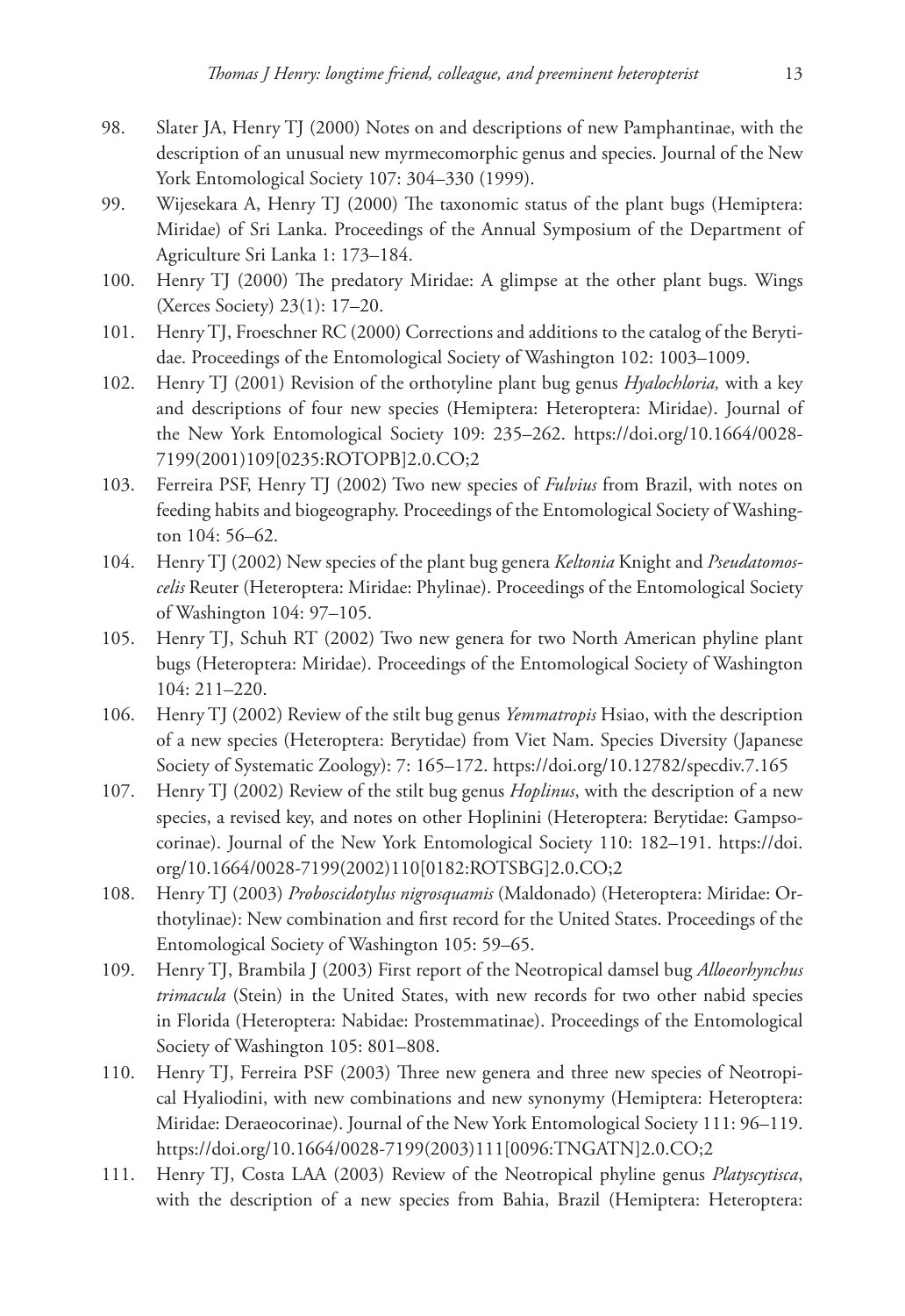Miridae). Journal of the New York Entomological Society 111: 120–125. [https://doi.](https://doi.org/10.1664/0028-7199(2003)111%5B0120:ROTNPG%5D2.0.CO;2) [org/10.1664/0028-7199\(2003\)111\[0120:ROTNPG\]2.0.CO;2](https://doi.org/10.1664/0028-7199(2003)111%5B0120:ROTNPG%5D2.0.CO;2)

- 112. Costa LAA, Henry TJ (2004) *Fulvius chaguenus* Carvalho and Costa: Description and type recognition. Proceedings of the Entomological Society of Washington 106: 417–420.
- 113. Henry TJ (2004) *Raglius alboacuminatus* (Goeze) and *Rhyparochromus vulgaris* (Schilling) (Lygaeoidea: Rhyparochromidae): Two Palearctic bugs newly discovered in North America. Proceedings of the Entomological Society of Washington 106: 513–522.
- 114. Henry TJ, Wilson MR (2004) First records of eleven true bugs (Hemiptera: Heteroptera) from the Galápagos Islands, with miscellaneous notes and corrections to published reports. Journal of the New York Entomological Society 112: 75–86. [https://doi.](https://doi.org/10.1664/0028-7199(2004)112%5B0075:FROETB%5D2.0.CO;2) [org/10.1664/0028-7199\(2004\)112\[0075:FROETB\]2.0.CO;2](https://doi.org/10.1664/0028-7199(2004)112%5B0075:FROETB%5D2.0.CO;2)
- 115. Wheeler Jr AG, Henry TJ (2005) Description of the adult and fifth instar of a myrmecomorphic plant bug, *Bicuspidatiella conica* Maldonado (Heteroptera: Miridae: Deraeocorinae: Hyaliodini), with notes on its habits. Proceedings of the Entomological Society of Washington 107: 209–213.
- 116. Henry TJ, Paula AS (2005) *Rhyparochromomiris femoratus*: A remarkable new genus and species of Cylapinae (Hemiptera: Heteroptera: Miridae) from Ecuador. Journal of the New York Entomological Society 112: 176–182 (2004).
- 117. Henry TJ, Covell Jr CV, Wheeler Jr AG (2005) An annotated list of the plant bugs, or Miridae (Hemiptera: Heteroptera), of Kentucky. Journal of the New York Entomological Society 113: 24–76. [https://doi.org/10.1664/0028-7199\(2005\)113\[0024:AALOTP](https://doi.org/10.1664/0028-7199(2005)113%5B0024:AALOTP%5D2.0.CO;2) [\]2.0.CO;2](https://doi.org/10.1664/0028-7199(2005)113%5B0024:AALOTP%5D2.0.CO;2)
- 118. Henry TJ, Ferreira PSF (2005) *Froeschneropsidea*, A replacement name for the preoccupied genus *Froeschnerisca* (Hemiptera: Heteroptera: Miridae: Deraeocorinae). Proceedings of the Entomological Society of Washington 107: 735.
- 119. Hoffman RL, Roble SM, Henry TJ (2005) The occurrence in Florida and Virginia of *Corixidea major*, an exceptionally rare North America bug (Heteroptera: Schizopteridae). Banisteria 26: 18–19.
- 120. Wheeler Jr AG, Henry TJ (2006) *Gampsocoris decorus* (Uhler) and *Metacanthus tenellus* Stål (Hemiptera: Berytidae): Neotropical stilt bugs as colonists of an African grass, *Urochloa mutica* (Poaceae), in Florida, with a review of berytid-grass associations. Proceedings of the Entomological Society of Washington 108: 1–8.
- 121. Henry TJ (2006) Revision of the New World lygaeoid genus *Epipolops* (Heteroptera: Geocoridae: Pamphantinae: Epipolopini), with descriptions of five new species. Canadian Entomologist 138: 504–530.<https://doi.org/10.4039/n06-808>
- 122. Henry TJ, Wheeler Jr AG (2006) Redescription and hosts of *Melanorhopala infuscata* Parshley, with notes and new distribution records for *M. froeschneri* Henry and Wheeler (Hemiptera: Heteroptera: Tingidae). Proceedings of the Entomological Society of Washington 108: 917–922.
- 123. Henry TJ (2006) Resurrection of the plant bug genus *Pappus* Distant, with clarification of included species (Hemiptera: Heteroptera: Miridae). Proceedings of the Entomological Society of Washington 108: 822–829.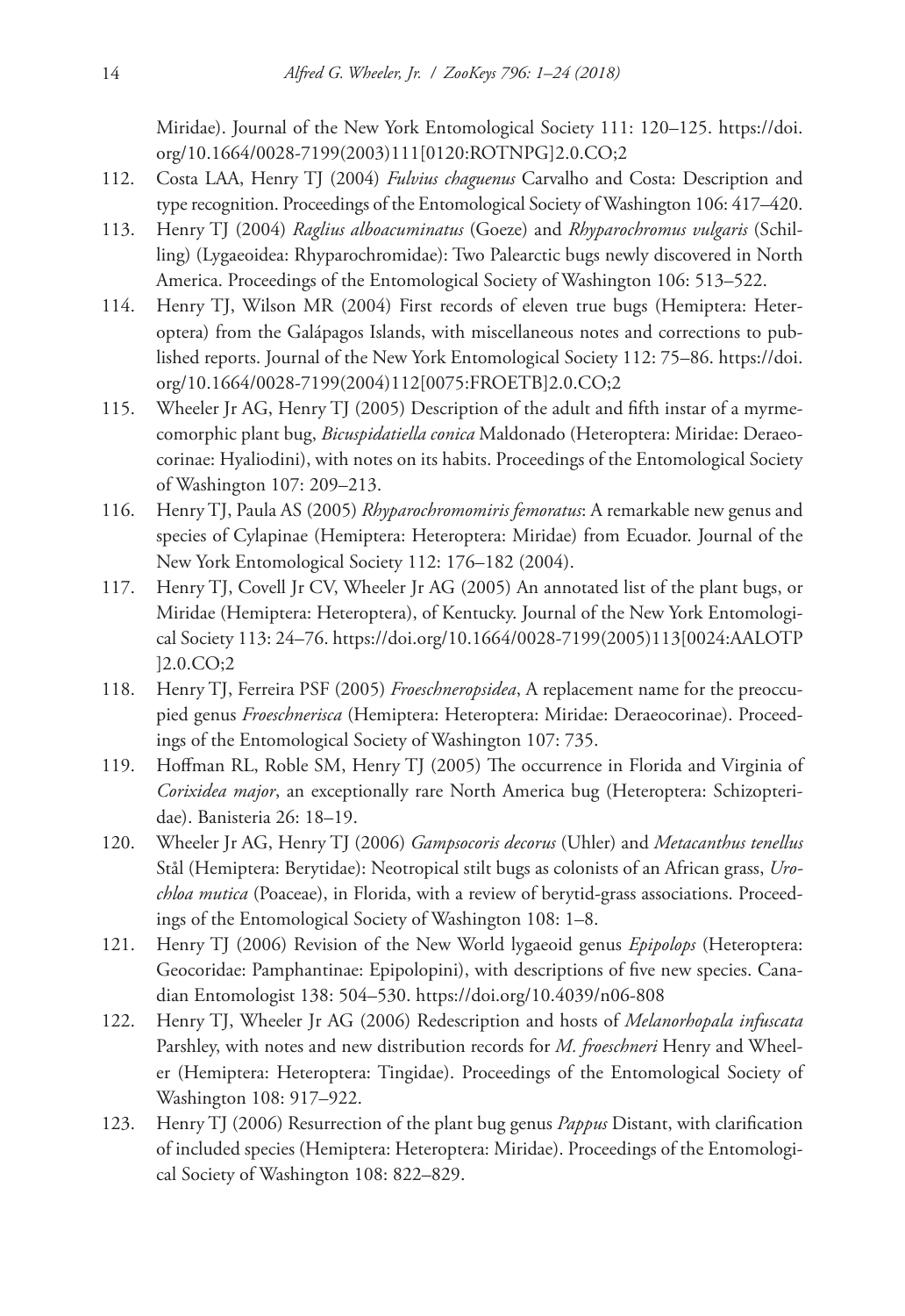- 124. Wheeler Jr AG, Henry TJ, Hoebeke ER (2006) Palearctic plant bugs (Hemiptera, Miridae) in Newfoundland, Canada: First North American records for *Phytocoris longipennis* Flor and *Pilophorus cinnamopterus* (Kirchbaum), new records of eight other species, and review of previously reported species. Denisia 19: 997–1014.
- 125. Henry TJ (2006) *Izyacapsus* (Heteroptera: Miridae: Orthotylinae), a new ceratocapsine plant bug genus established to accommodate two new species from México. Russian Entomological Journal 15(2): 163–170.
- 126. Henry TJ (2007) A newly discovered Brazilian species of the stilt bug genus *Jalysus* (Heteroptera: Berytidae) associated with myrmecophytic plants. Proceedings of the Entomological Society of Washington 109: 324–330.
- 127. Henry TJ (2007) Synopsis of the eastern North American species of the plant bug genus *Parthenicus*, with descriptions of three new species and a revised key (Heteroptera: Miridae: Orthotylinae). American Museum Novitates 3593: 1–31. [https://doi.](https://doi.org/10.1206/0003-0082(2007)3593%5B1:SOTENA%5D2.0.CO;2) [org/10.1206/0003-0082\(2007\)3593\[1:SOTENA\]2.0.CO;2](https://doi.org/10.1206/0003-0082(2007)3593%5B1:SOTENA%5D2.0.CO;2)
- 128. Henry TJ (2007) A new *Crataegus*-feeding plant bug of the genus *Neolygus* (Hemiptera: Heteroptera: Miridae) from the eastern United States. Jeffersoniana 17: 1–10.
- 129. Hribar L, Henry TJ (2007) *Empicoris subparallelus* (Hemiptera: Heteroptera: Reduviidae), a predatory bug new to the fauna of Florida. Florida Entomologist 90: 738–741. [https://doi.org/10.1653/0015-4040\(2007\)90\[738:ESHHRA\]2.0.CO;2](https://doi.org/10.1653/0015-4040(2007)90%5B738:ESHHRA%5D2.0.CO;2)
- 130. Hoffman RL, Roble SM, Henry TJ (2007) First records of the rarely collected bug *Nannocoris arenarius* from Georgia, North Carolina, and Virginia (Heteroptera: Schizopteridae). Banisteria 30: 38–39.
- 131. Schuh RT, Weirauch C, Henry TJ, Halbert SE (2008) Curaliidae, a new family of Heteroptera (Insecta: Hemiptera) from the eastern United States. Annals of the Entomological Society of America 101: 20–29. [https://doi.org/10.1603/0013-8746\(2008\)101\[20:CA](https://doi.org/10.1603/0013-8746(2008)101%5B20:CANFOH%5D2.0.CO;2) [NFOH\]2.0.CO;2](https://doi.org/10.1603/0013-8746(2008)101%5B20:CANFOH%5D2.0.CO;2)
- 132. Henry TJ, Wheeler Jr AG, Steiner WE (2008) First North American records of *Amphiareus obscuriceps* (Poppius) (Hemiptera: Heteroptera: Anthocoridae), with a discussion of dead-leaf habitats. Proceedings of the Entomological Society of Washington 110: 402–416. <https://doi.org/10.4289/07-043.1>
- 133. Kment P, Henry TJ (2008) Two cases of homonymy in the family Berytidae (Heteroptera). Proceedings of the Entomological Society of Washington 110: 811–813. [https://](https://doi.org/10.4289/07-108.1) [doi.org/10.4289/07-108.1](https://doi.org/10.4289/07-108.1)
- 134. Henry TJ, Wheeler Jr AG (2008) John D. Lattin: Festschrift for an eminent and a passionate heteropterist, with a list of his publications. Proceedings of the Entomological Society of Washington 110: 825–832.<https://doi.org/10.4289/0013-8797-110.4.825>
- 135. Henry TJ (2008) First North American records for the Palearctic *Orius majusculus* (Reuter) (Hemiptera: Heteroptera: Anthocoridae). Proceedings of the Entomological Society of Washington 110: 953–959. <https://doi.org/10.4289/0013-8797-110.4.953>
- 136. Kerzhner IM, Henry TJ (2008) Three new species, notes and new records of poorly known species, and an updated checklist for the North American Nabidae (Hemiptera: Heteroptera). Proceedings of the Entomological Society of Washington 110: 988–1011. <https://doi.org/10.4289/0013-8797-110.4.988>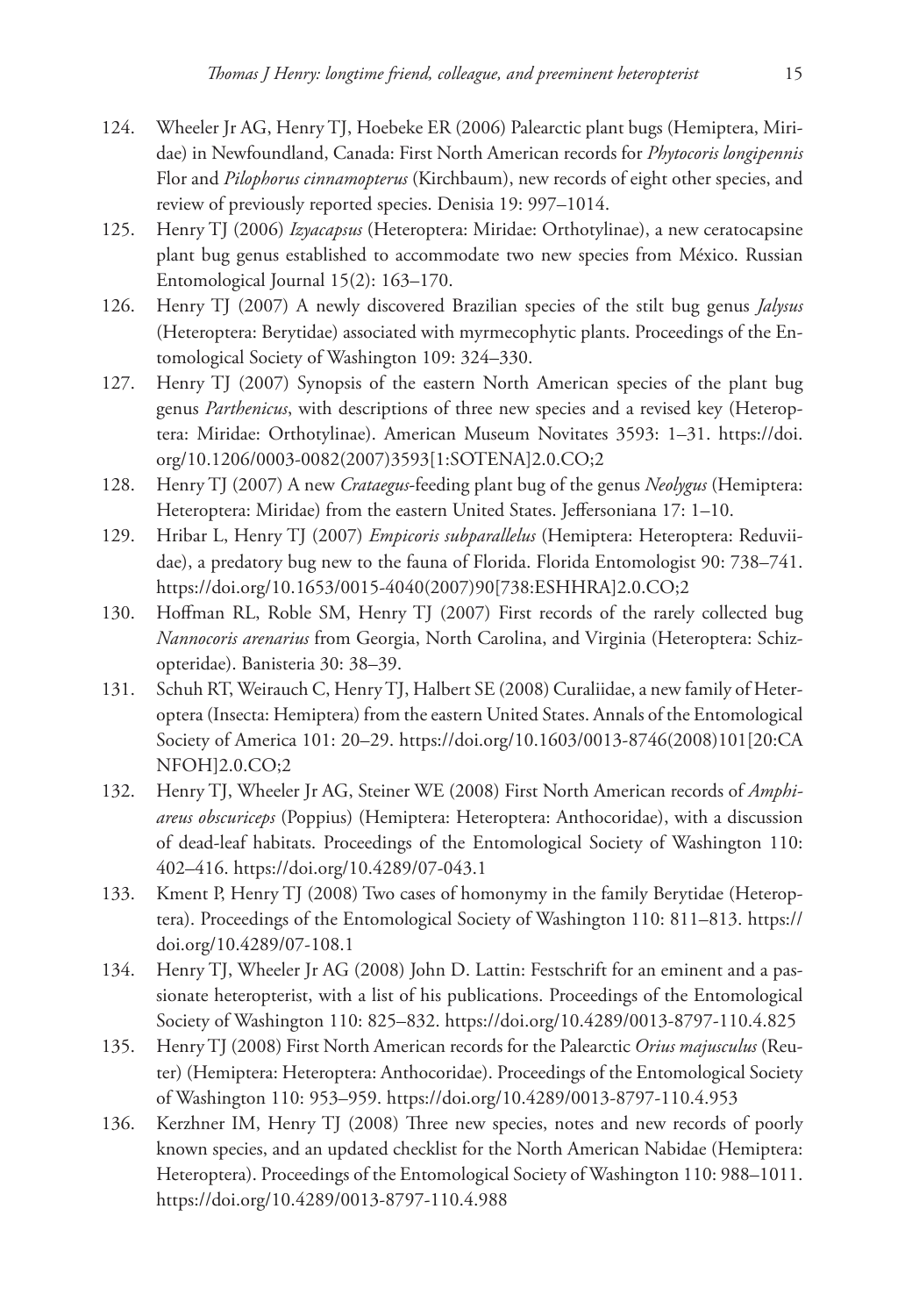- 137. Dobbs T, Henry TJ (2008) Update on the establishment of *Paragonatas divergens* (Hemiptera: Rhyparochromidae) in Florida. Florida Entomologist 91: 477–478. [https://](https://doi.org/10.1653/0015-4040(2008)91%5B477:UOTEOP%5D2.0.CO;2) [doi.org/10.1653/0015-4040\(2008\)91\[477:UOTEOP\]2.0.CO;2](https://doi.org/10.1653/0015-4040(2008)91%5B477:UOTEOP%5D2.0.CO;2)
- 138. Penev L, Erwin T, Sues H, Engel M, Agosti D, Pyle R, Ivie M, Assmann T, Henry T, Miller J, Casale A, Lourenco W, Golovatch S, Fagerholm H, Taiti S, Alonso-Zarazaga M, van Nieukerken E (2008) ZooKeys, unlocking Earth's incredible biodiversity and building a sustainable bridge into the public domain: From "print-based" to "web-based" taxonomy, systematics, and natural history. ZooKeys 1: 1–7. [https://doi.org/10.3897/](https://doi.org/10.3897/zookeys.1.11) [zookeys.1.11](https://doi.org/10.3897/zookeys.1.11)
- 139. Henry TJ (2008) True bugs (Hemiptera: Heteroptera). In: Evans AV (Ed) The 2006 Potomac Gorge Bioblitz: Overview and results of a 30-hour Rapid Biological Survey. Banisteria 32: 42–43.
- 140. Henry TJ, Peña JE, Long D, Acevedo F (2009) *Stethoconus praefectus* (Hemiptera: Miridae): First North American records of an Old World predatory plant bug preying on avocado lace bug, *Pseudacysta perseae* (Hemiptera: Tingidae), in Florida. Proceedings of the Entomological Society of Washington 111: 98–105.<https://doi.org/10.4289/0013-8797-111.1.98>
- 141. Henry TJ (2009) A new species of conifer-inhabiting plant bug from Virginia belonging to the *Phytocoris junceus* group (Hemiptera: Heteroptera: Miridae), with one new synonym. In: Roble SM, Mitchell JC (Eds) A lifetime of contributions to myriapodology and the natural history of Virginia: A Festschrift in honor of Richard L. Hoffman's 80<sup>th</sup> birthday. Virginia Museum of Natural History Special Publication No. 16, Martinsville, Virginia, 287–293.
- 142. Henry TJ (2009) A new species of *Pycnoderiella* (Hemiptera: Heteroptera: Miridae) from the West Indies. Proceedings of the Entomological Society of Washington 111: 603–608. <https://doi.org/10.4289/0013-8797-111.3.603>
- 143. Holguin CM, Peña JE, Henry TJ, Acevedo F (2009) Biology of *Stethoconus praefectus* (Heteroptera: Miridae), a newly established predator of the avocado lace bug, *Pseudacysta perseae* (Heteroptera: Tingidae). Florida Entomologist 92: 54–57. [https://doi.](https://doi.org/10.1653/024.092.0109) [org/10.1653/024.092.0109](https://doi.org/10.1653/024.092.0109)
- 144. Kment P, Henry TJ, Fryda J (2009) *Neostusakia*, a replacement name for preoccupied *Stusakia* Kment & Henry, 2008 (Hemiptera: Heteroptera: Berytidae). Proceedings of the Entomological Society of Washington 111: 755–756. [https://doi.org/10.4289/0013-](https://doi.org/10.4289/0013-8797-111.3.755) [8797-111.3.755](https://doi.org/10.4289/0013-8797-111.3.755)
- 145. Henry TJ, Dellapé PM (2009) A new genus and species of Oxycarenidae (Hemiptera: Heteroptera: Lygaeoidea) from Argentina. ZooKeys 25: 49–59. [https://doi.](https://doi.org/10.3897/zookeys.25.244) [org/10.3897/zookeys.25.244](https://doi.org/10.3897/zookeys.25.244)
- 146. Dellapé PM, Henry TJ (2010) *Acrolophyses*, a new seed bug genus and two new species (Hemiptera: Heteroptera: Rhyparochromidae: Myodochini) from forest-canopy fogging in Ecuador and Peru. Insect Systematics & Evolution 41: 75–89. [https://doi.](https://doi.org/10.1163/187631210X487002) [org/10.1163/187631210X487002](https://doi.org/10.1163/187631210X487002)
- 147. Ferreira PSA, Henry TJ (2010) Revision of the genus *Ambracius* Stål, 1860 (Heteroptera: Miridae: Clivinematini), with descriptions of three new species. Zootaxa 2485: 1–15.
- 148. Henry TJ, Hevel GF, Chordas SW II (2010) Additional records of the little-known *Corixidea major* (Heteroptera: Schizopteridae) from Arkansas and Oklahoma. Pro-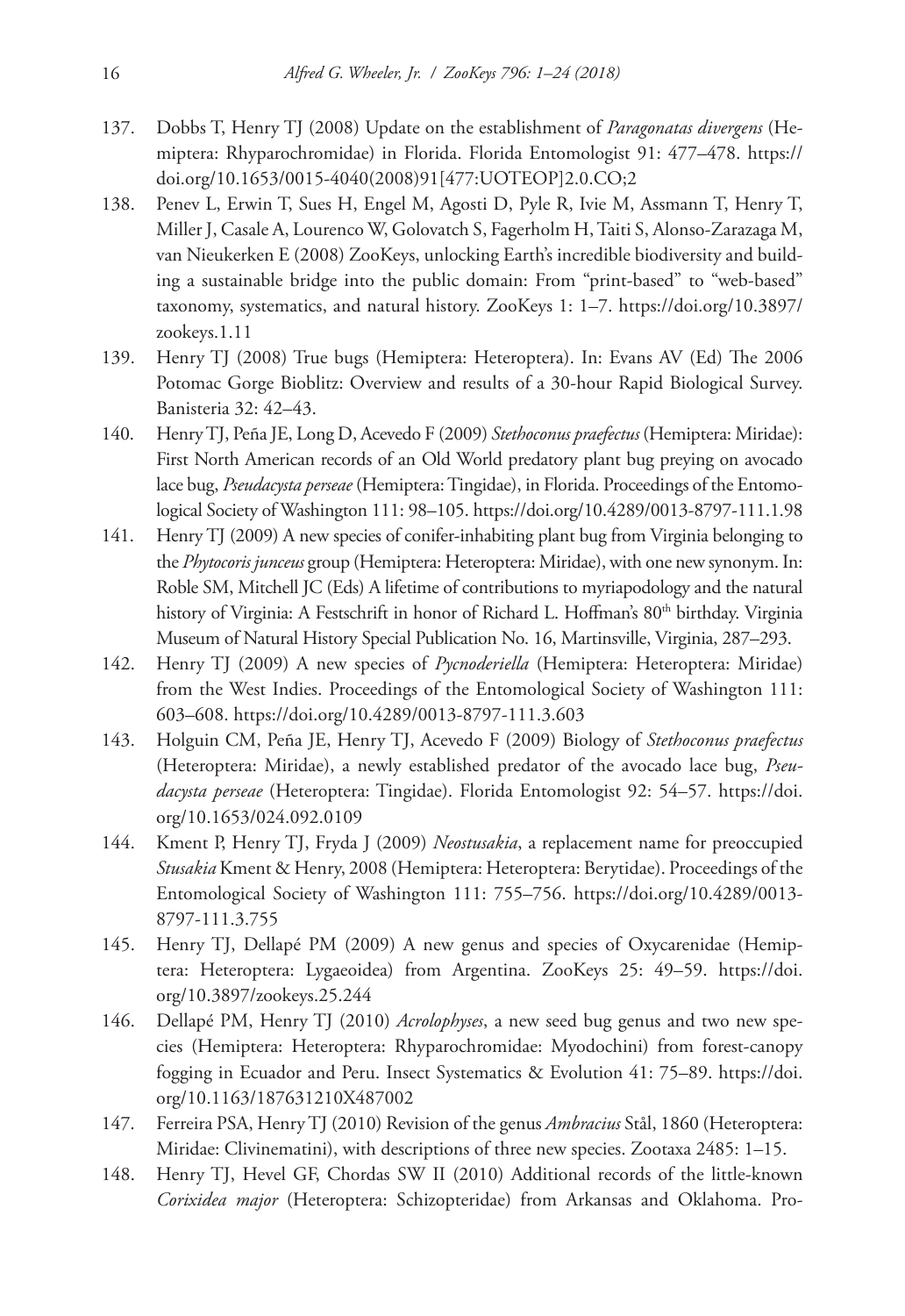ceedings of the Entomological Society of Washington 112: 475–477. [https://doi.](https://doi.org/10.4289/0013-8797-112.3.475) [org/10.4289/0013-8797-112.3.475](https://doi.org/10.4289/0013-8797-112.3.475)

- 149. Henry TJ (2010) New plant bug records (Hemiptera: Heteroptera: Miridae) from West Virginia. Proceedings of the Entomological Society of Washington 112: 490–499. [htt](https://doi.org/10.4289/0013-8797.112.4.490)[ps://doi.org/10.4289/0013-8797.112.4.490](https://doi.org/10.4289/0013-8797.112.4.490)
- 150. Henry TJ, Hoffman RL, Wolski A (2011) First North American record of the Old World cylapine *Fulvius subnitens* Poppius (Hemiptera: Heteroptera) from Virginia, with descriptions and a key to the U.S. species of *Fulvius*. Proceedings of the Entomological Society of Washington 113:127–136. <https://doi.org/10.4289/0013-8797.113.2.127>
- 151. Ferreira PSF, Henry TJ (2011) Synopsis and keys to the tribes, genera, and species of Miridae (Hemiptera: Heteroptera) of Minas Gerais, Brazil. Part I: Bryocorinae. Zootaxa 2920: 1–141.
- 152. Henry TJ (2012) First eastern North American records of *Campyloneura virgula* (Hemiptera: Heteroptera: Miridae: Bryocorinae). Proceedings of the Entomological Society of Washington 143: 159–163. <https://doi.org/10.4289/082.114.0101>
- 153. Henry TJ, Caldwell D, Halbert S (2012) *Tropidosteptes forestierae* (Hemiptera: Heteroptera: Miridae: Mirinae): A new species of plant bug injuring ornamental Florida swampprivet, *Forestiera segregata* (Oleaceae), in South Florida. Insecta Mundi 0240: 1–10.
- 154. Henry TJ (2012) Revision of the plant bug genus *Tytthus* (Hemiptera: Heteroptera: Miridae: Phylinae). ZooKeys 220: 1–114. <https://doi.org/10.3897/zookeys.220.2178>
- 155. Henry TJ, Carpintero DL (2012) Review of the jumping tree bugs (Hemiptera: Heteroptera: Miridae: Isometopinae) of Argentina and nearby areas of Brazil and Paraguay, with descriptions of nine new species. Zootaxa 3545: 41–58.
- 156. Wolski A, Henry TJ (2012) Revision of the New World species of *Peritropis* Uhler (Heteroptera: Miridae: Cylapinae). Insect Systematics & Evolution 43: 213–270. [https://](https://doi.org/10.1163/1876312X-04303002) [doi.org/10.1163/1876312X-04303002](https://doi.org/10.1163/1876312X-04303002)
- 157. Henry TJ (2012) Dr. J. E. McPherson, educator and researcher extraordinaire: biographical sketch and list of publications. Great Lakes Entomologist 45: 111–123.
- 158. Henry TJ (2013) *Randallophorus schuhi*, a new Neotropical genus and species of Pilophorini (Hemiptera: Heteroptera: Miridae: Phylinae). Entomologica Americana 118: 177–182. <https://doi.org/10.1664/12-RA-009.1>
- 159. Wolski A, Henry TJ (2013) Corrigendum to: Revision of the New World species of *Peritropis* Uhler (Hemiptera: Miridae: Cylapinae). Insect Systematics & Evolution 44: 107–109. <https://doi.org/10.1163/1876312X-04401005>
- 160. Henry TJ, Perez D, Steiner WE, Heiss E (2013) *Brachyrhynchus membranaceus* (Fabricius), an Old World flat bug (Hemiptera: Heteroptera: Aradidae) newly discovered in the Western Hemisphere. Proceedings of the Entomological Society of Washington 115: 342–348. <https://doi.org/10.4289/0013-8797.115.4.342>
- 161. Henry TJ (2013) *Cymapamphantus valentineorum*, a new genus and species of Pamphantinae (Heteroptera: Lygaeoidea: Geocoridae) from the British Virgin Islands, with a checklist of the species and keys to the tribes and genera of the subfamily. Proceedings of the Entomological Society of Washington 115: 392–401. [https://doi.](https://doi.org/10.4289/0013-8797.115.4.392) [org/10.4289/0013-8797.115.4.392](https://doi.org/10.4289/0013-8797.115.4.392)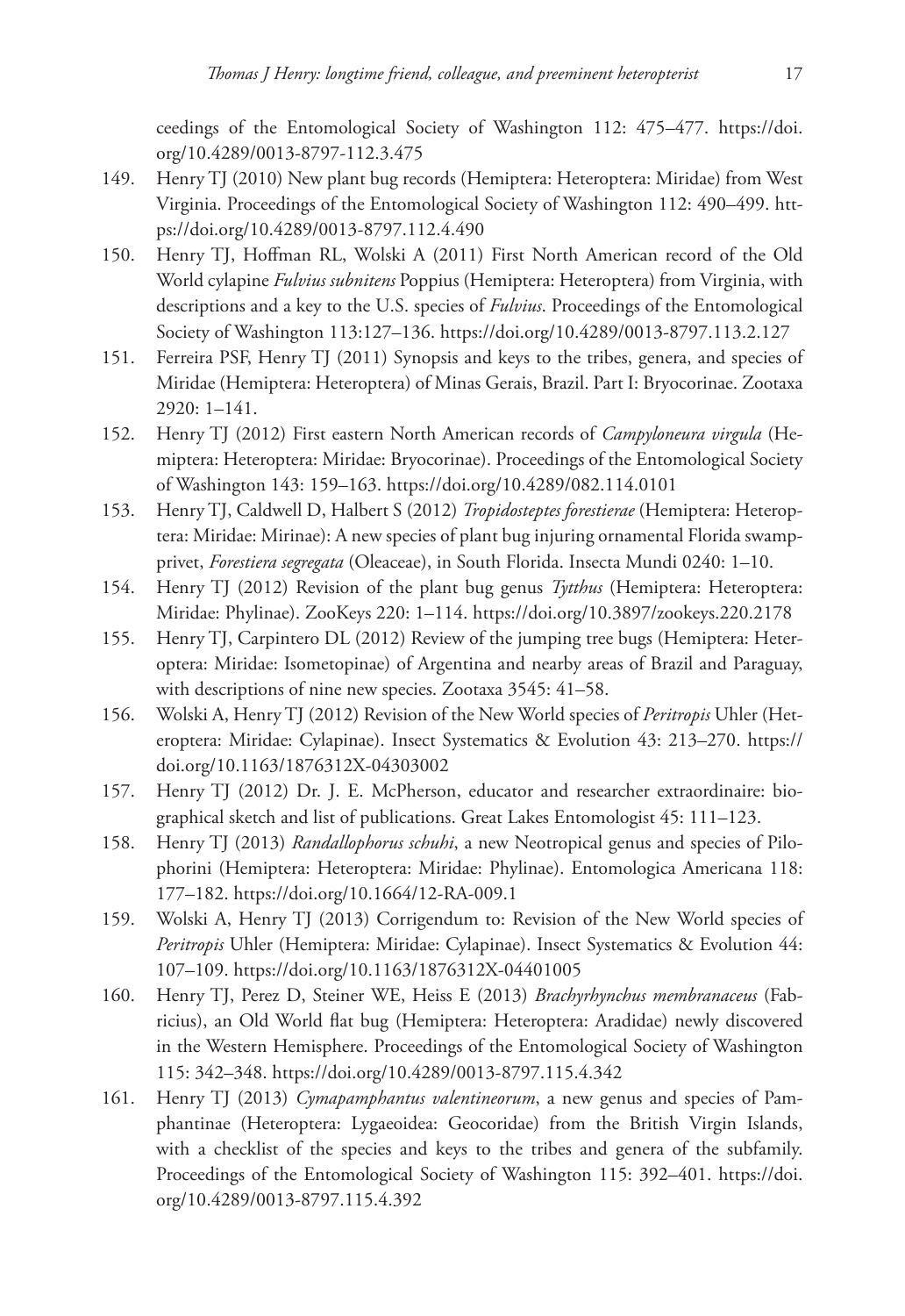- 162. Henry TJ (2013) *Joseocoris*, a new genus and two new species of Ceratocapsini (Heteroptera: Miridae: Orthotylinae) from Argentina and Brazil. Revista de la Sociedad Entomológica Argentina 72: 147–153.
- 163. Rengifo-Correa L, Brailovsky H, Henry TJ, Morrone JJ (2014) Phylogenetics and evolutionary morphology of the Neotropical true bug genus *Epipolops* (Hemiptera: Heteroptera: Geocoridae). Systematic Entomology 39: 127–140. [doi: 10.1111/syen.12040.](https://doi.org/10.1111/syen.12040) <https://doi.org/10.1111/syen.12040>
- 164. Štys P, Henry TJ (2015) A new genus and species of Colobathristidae (Hemiptera: Heteroptera) from Peru, a replacement name for the preoccupied genus *Labradoria* Kormilev, and a key to the Neotropical genera. Proceedings of the Entomological Society of Washington 117: 27–35. <https://doi.org/10.4289/0013-8797.117.1.27>
- 165. Wheeler Jr AG, Henry TJ (2015) First North American record of the Palearctic *Microplax albofasciata* (Costa) (Hemiptera: Lygaeoidea: Oxycarenidae). Proceedings of the Entomological Society of Washington 117: 55–61.<https://doi.org/10.4289/0013-8797.117.1.55>
- 166. Henry TJ (2015) Revision of the ceratocapsine *Renodaeus* group: *Marinonicoris, Pilophoropsis, Renodaeus*, and *Zanchisme*, with descriptions of four new genera (Heteroptera, Miridae, Orthotylinae). ZooKeys 490: 1–156. <https://doi.org/10.3897/zookeys.490.8880>
- 167. Henry TJ, Sweet MH (2015) *Wheelerodemus muhlenbergiae*, a new genus and new species of Blissidae (Hemiptera: Heteroptera: Lygaeoidea) from Oklahoma and Texas. Proceedings of the Entomological Society of Washington 117: 151–161. [https://doi.](https://doi.org/10.4289/0013-8797.117.2.151) [org/10.4289/0013-8797.117.2.151](https://doi.org/10.4289/0013-8797.117.2.151)
- 168. Eger J, Brailovsky H, Henry TJ (2015) Heteroptera attracted to butterfly traps baited with fish or shrimp carrion. Florida Entomologist 98: 1030–1035. [https://doi.](https://doi.org/10.1653/024.098.0404) [org/10.1653/024.098.0404](https://doi.org/10.1653/024.098.0404)
- 169. Dellapé P, Melo MC, Henry TJ (2016) A phylogenetic revision of the true bug genus *Heraeus* (Hemiptera: Rhyparochromidae: Myodochini), with the description of two new genera and 30 new species. Zoological Journal of the Linnean Society 177: 29–134. <https://doi.org/10.1111/zoj.12362>
- 170. Henry TJ (2016) A new species of the stilt bug genus *Gampsocoris* from Senegal and new generic combination for *Gampsocoris gomeranus* (Hemiptera: Heteroptera: Berytidae). Entomologica Americana 122: 24–30.<https://doi.org/10.1664/15-RA-030>
- 171. Paterson ID, Mangan R, Downie DA, Coetzee JA, Hill MP, Burke AM, Downey PO, Henry TJ, Compton SG (2016) Two in one: Cryptic species discovered in biological control agent populations using molecular data and crossbreeding experiments. Ecology and Evolution 6(17): 6139–6150. <https://doi.org/10.1002/ece3.2297>
- 172. Pineda S, Medina M, Figueroa JI, Henry TJ, Mena LV, Chavarrieta JM, Gómez B, Valdez JM, Lobit P, Martinez AM (2016) Life history, diagnosis, and biological aspects of *Engytatus varians* (Hemiptera: Miridae), a predator of *Bactericera cockerelli* (Hemiptera: Triozidae). Biocontrol Science and Technology 26: 1073–1086. [https://doi.org/10.108](https://doi.org/10.1080/09583157.2016.1185088) [0/09583157.2016.1185088](https://doi.org/10.1080/09583157.2016.1185088)
- 173. Henry TJ (2016) A new *Tillandsia*-feeding species of the eccritotarsine plant bug genus *Tenthecoris* (Hemiptera: Heteroptera: Miridae: Bryocorinae) from the southeastern United States. Proceedings of the Entomological Society of Washington 118: 363–372. <https://doi.org/10.4289/0013-8797.118.3.363>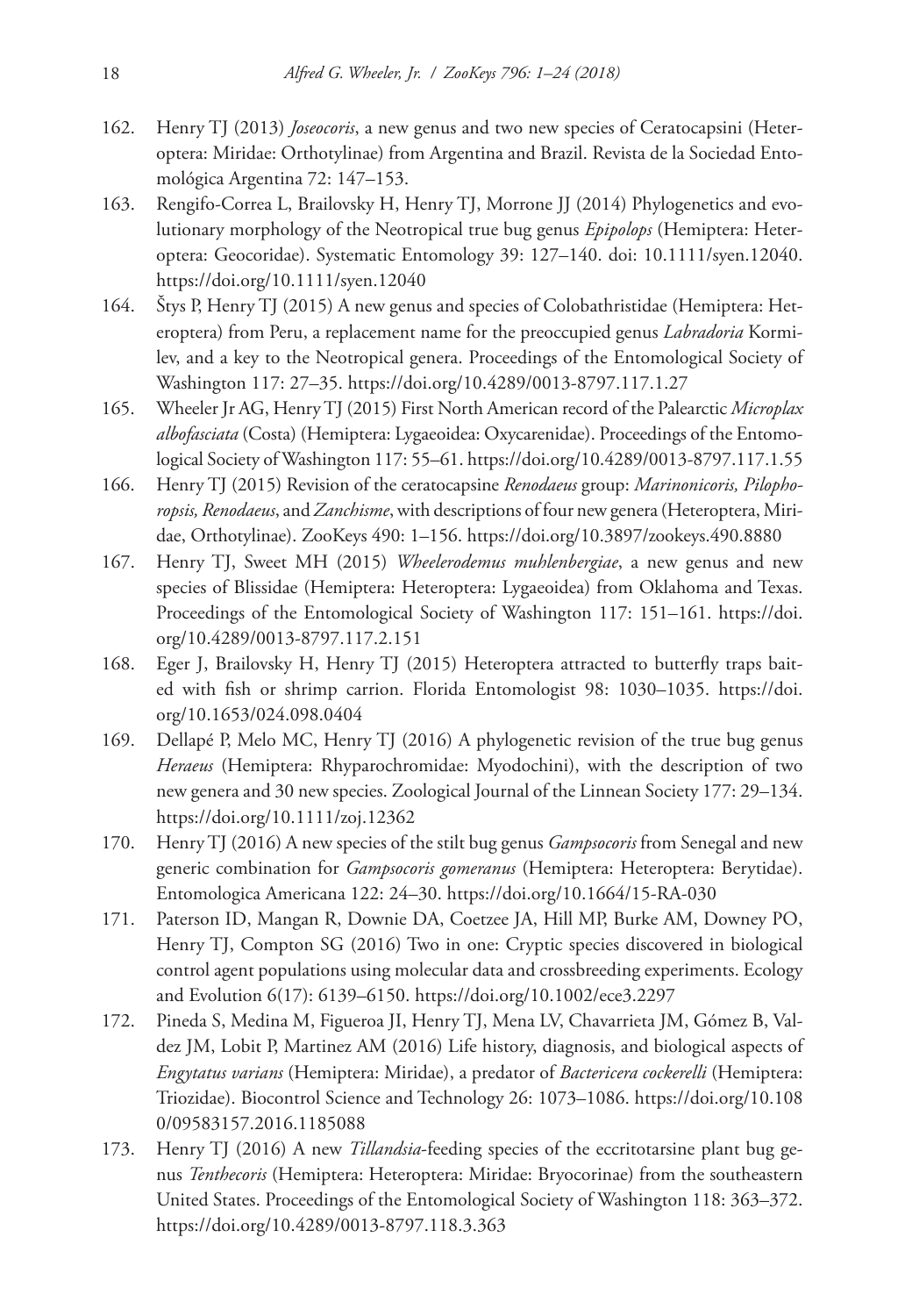- 174. Henry TJ, Howard SZ (2016) Revision of the Neotropical eccritotarsine plant bug genus *Sinervus* Stål (Heteroptera: Miridae: Bryocorinae), with the description of three new species and a closely related new genus to accommodate one new and three misplaced species. Proceedings of the Entomological Society of Washington 118: 533–554. <https://doi.org/10.4289/0013-8797.118.4.533>
- 175. Henry TJ (2017) A new species of the plant bug genus *Rubrocuneocoris* Schuh (Heteroptera: Miridae: Phylinae) from Hawaii. Proceedings of the Entomological Society of Washington 119: 63–69. <https://doi.org/10.4289/0013-8797.119.1.63>
- 176. Pineda S, Henry TJ, Martinez AM, Corrales-Madrid JL, Figueroa JI (2017) First records of the dicyphine plant bug *Nesidiocoris tenuis* (Hemiptera: Heteroptera: Miridae) from Mexico. Proceedings of the Entomological Society of Washington 119: 290–295. <https://doi.org/10.4289/0013-8797.119.2.290>
- 177. Rédei D, Kondorosy E, Ishikawa T, Aukema B, Brailovsky H, Carapezza A, Deckert, J, Dellapé P, Gao C, Henry TJ, Jung S, Kment P, Malipatil M, O'Donnell J, Scudder GGE, Tomokuni M, Tsai J-F (2017 Case 3724—*Metochus abbreviatus* Scott, 1874 (Insecta, Heteroptera): Proposed precedence over *Rhyparochomus erosus* Walker, 1872 (currently *Metochus erosus*). Bulletin of Zoological Nomeclature 74(1): 22–27. [https://](https://doi.org/10.21805/bzn.v74.a008) [doi.org/10.21805/bzn.v74.a008](https://doi.org/10.21805/bzn.v74.a008)
- 178. Henry TJ, Montemayor SI, Knudson AH (2017) Review of the New World *Tigava* lace bug complex (Hemiptera: Heteroptera: Tingidae), with the description of two new genera and two new species and a key to genera. Dugesiana 24(2): 269–277.
- 179. Henry TJ (2017) Description of a cryptic new species of the plant bug genus *Eccritotarsus* (Heteroptera: Miridae: Bryocorinae) from Peru, a new biocontrol agent of water hyacinth, *Eichhornia crassipes* (Pontederiaceae). Proceedings of the Entomological Society of Washington 119: 389–407. <https://doi.org/10.4289/0013-8797.119.3.398>
- 180. Henry TJ (2017) First record of the Palearctic plant bug *Rhabdomiris striatellus* (Fabricius) in North America. Proceedings of the Entomological Society of Washington 119: 575–579. <https://doi.org/10.4289/0013-8797.119.4.575>
- 181. Henry TJ, Buffington ML (2017) David R. Smith: A Festschrift in honor of his many contributions to entomology on the occasion of his 80<sup>th</sup> birthday, with a list of publications. Proceedings of the Entomological Society of Washington 119 (special issue): 679–696. <https://doi.org/10.4289/0013-8797.119.SpecialIssue.679>
- 182. Wheeler Jr AG, Henry TJ (2018). *Sixeonotopsis crassicornis* Carvalho and Schaffner (Hemiptera: Miridae): New distribution records and first host-plant association. Proceedings of the Entomological Society of Washington 120: 442–447. [https://doi.](https://doi.org/10.4289/0013-8797.120.2.442) [org/10.4289/0013-8797.120.2.442](https://doi.org/10.4289/0013-8797.120.2.442)
- 183. Henry TJ (2018) Revision of the plant bug genus *Semium* (Heteroptera: Miridae: Phylinae: Semiini), with the description of three new species and a revised key. Proceedings of the Entomological Society of Washington 120: 508–532. [https://doi.](https://doi.org/10.4289/0013-8797.120.3.508) [org/10.4289/0013-8797.120.3.508](https://doi.org/10.4289/0013-8797.120.3.508)
- 184. Henry TJ, Brailovsky H (2018) A new species of the lace bug genus *Acalypta* (Hemiptera: Heteroptera: Tingidae) from Guatemala, and a spectacular new genus and new species from Mexico. Proceedings of the Entomological Society of Washington 120: 533–542. <https://doi.org/10.4289/0013-8797.120.3.533>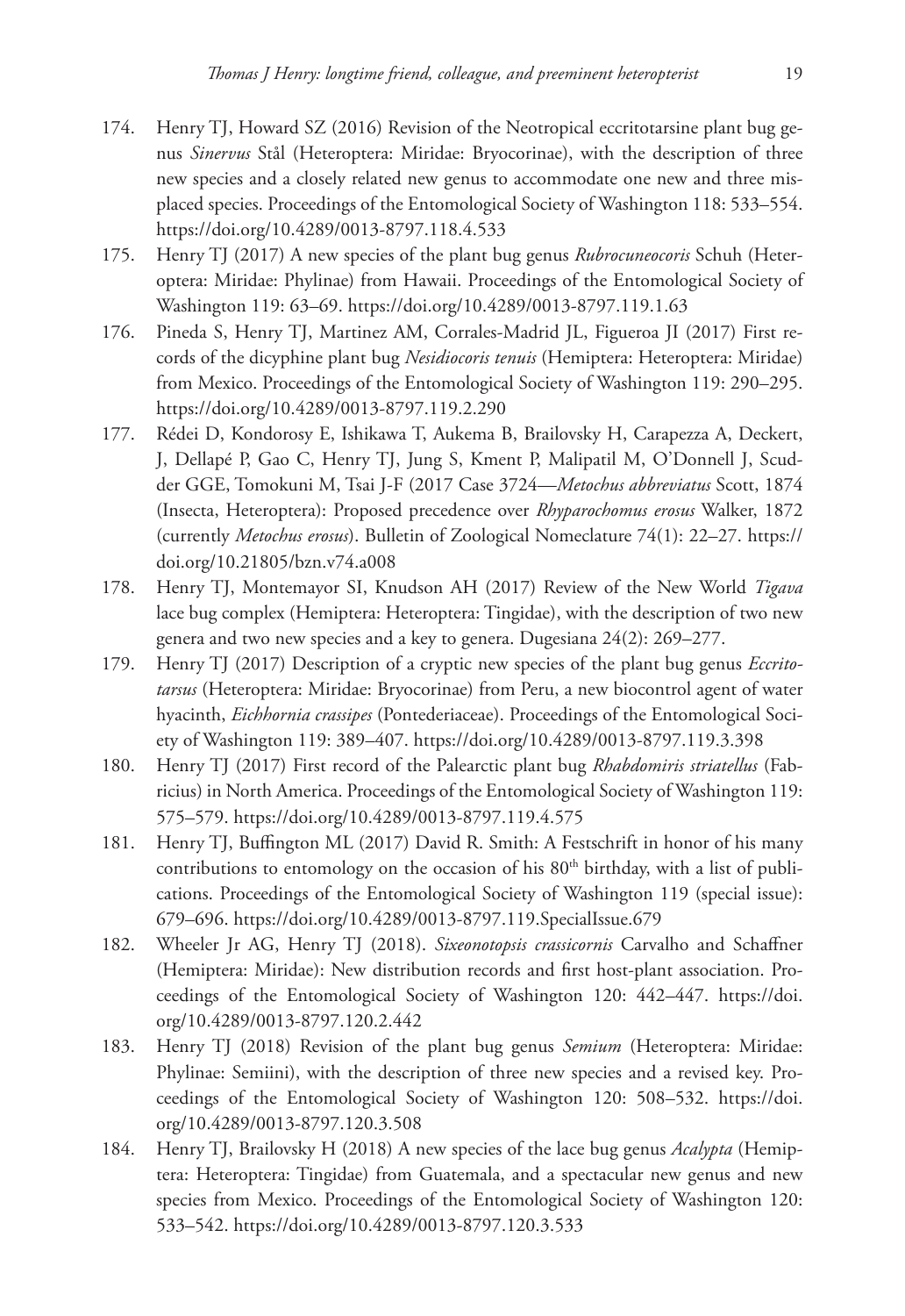- 185. Figueroa-Castro P, López-Martínez V, Henry TJ, Brailovsky H, Hernández-Ruiz A (in press) First report of *Caulotops distanti* Reuter (Hemiptera: Miridae: Bryocorinae) on two species of mescal maguey (Asparagaceae) in Guerrero, Mexico. Florida Entomologist.
- 186. Henry TJ, Perreira WD, Yee DA, O'Donnell CA (in press) First records of the predatory plant bug *Deraeocoris orientalis* (Distant) (Heteroptera: Miridae) and its psyllid prey species *Euceropsylla orizabensis* (Crawford) (Sternorrhyncha: Psyllidae). Proceedings of the Entomological Society of Washington.
- 187. Melo MC, Henry TJ (in press) Revision of the New World scentless plant bug genus *Niesthrea* Spinola (Heteroptera: Rhopalidae: Niesthreini), with descriptions of six new species and a key to the species. Zoologischer Anzeiger.

#### *Books*

- 1. Henry TJ, Froeschner RC (Eds) (1988) Catalog of the Heteroptera, or True bugs, of Canada and the Continental United States. EJ Brill, Leiden, 958 pp.
- 2. Wheeler AG, Henry TJ (1992) A Synthesis of the Holarctic Miridae (Heteroptera): Distribution, Biology, and Origin, with Emphasis on North America. Thomas Say Foundation Monograph 15. Entomological Society of America, Lanham, Maryland, USA, 282 pp.
- 3. Hernández LM, Henry TJ (2010) The Plant Bugs, or Miridae (Hemiptera: Heteroptera), of Cuba. Pensoft Publishers, Sofia-Moscow, 212 pp.

#### *Book chapters*

- 1. Henry TJ, Froeschner RC (1988) Introduction. In: Henry TJ, Froeschner RC (Eds) Catalog of the Heteroptera, or True Bugs, of Canada and the Continental United States. EJ Brill, Leiden, i-ix.
- 2. Henry TJ (1988) Family Anthocoridae. In: Henry TJ, Froeschner RC (Eds) Catalog of the Heteroptera, of True Bugs, of Canada and the Continental United States. EJ Brill, Leiden, 12–28.
- 3. Polhemus JT, Polhemus DA, Henry TJ (1988) Family Belostomatidae. In: Henry TJ, Froeschner RC (Eds) Catalog of the Heteroptera, of True Bugs, of Canada and the Continental United States. EJ Brill, Leiden, 47–55.
- 4. Froeschner RC, Henry TJ (1988) Family Berytidae. In: Henry TJ, Froeschner RC (Eds) Catalog of the Heteroptera, or True Bugs, of Canada and the Continental United States. EJ Brill, Leiden, 56–60.
- 5. Henry TJ (1988) Family Ceratocombidae. In: Henry TJ, Froeschner RC (Eds) Catalog of the Heteroptera, or True Bugs, of Canada and the Continental United States. EJ Brill, Leiden, 61–63.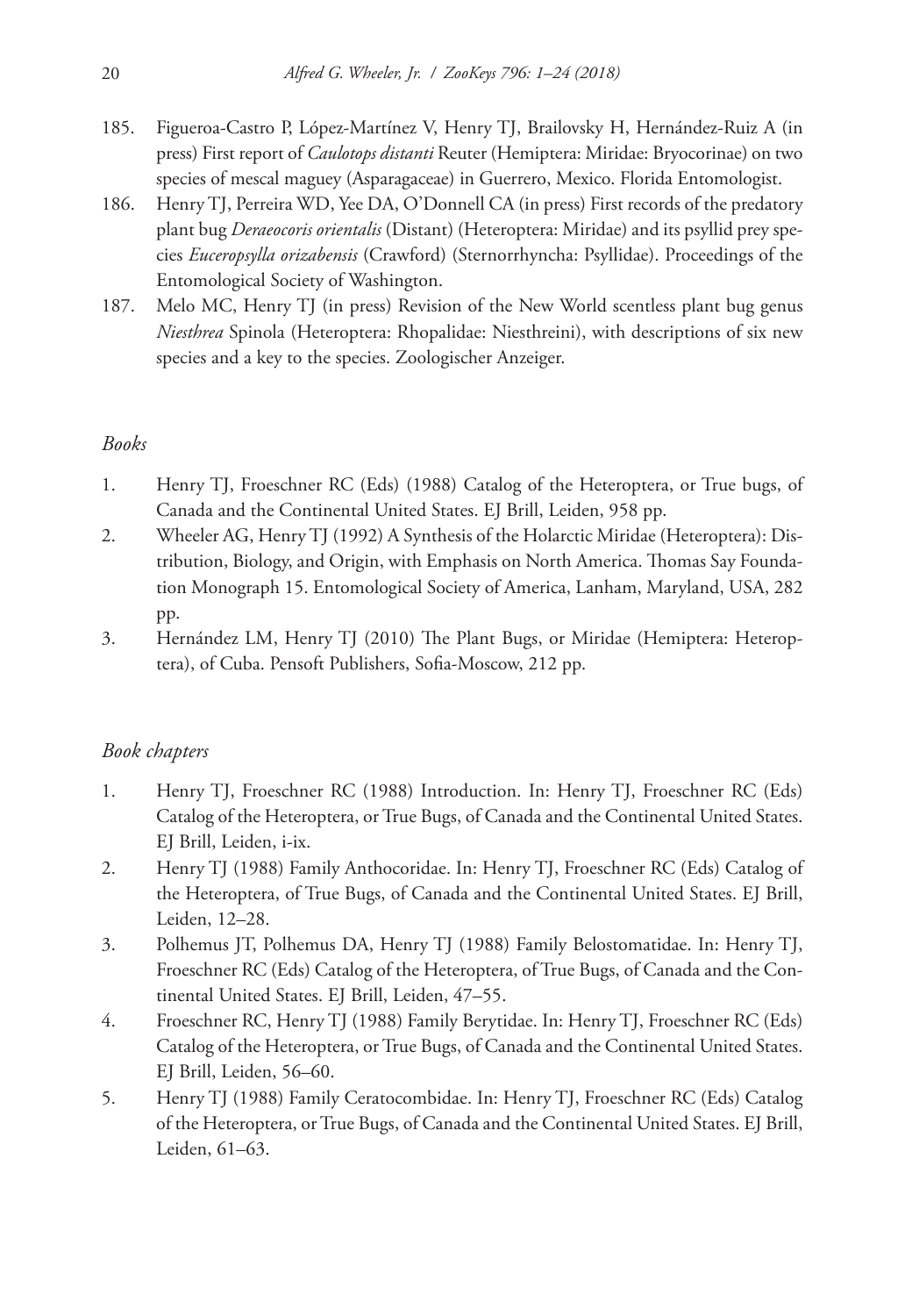- 6. Henry TJ (1988) Family (1988) Dipsocoridae. In: Henry TJ, Froeschner RC (Eds) Catalog of the Heteroptera, or True Bugs, of Canada and the Continental United States. EJ Brill, Leiden, 130–131.
- 7. Henry TJ (1988) Family Largidae. In: Henry TJ, Froeschner RC (Eds) Catalog of the Heteroptera, or True Bugs, of Canada and the Continental United States. EJ Brill, Leiden, 159–165.
- 8. Henry TJ (1988) Family Microphysidae. In: Henry TJ, Froeschner RC (Eds) Catalog of the Heteroptera, or True Bugs, of Canada and the Continental United States. EJ Brill, Leiden, 249–250.
- 9. Henry TJ, Wheeler Jr AG (1988) Family Miridae. In: Henry TJ, Froeschner RC (Eds) Catalog of the Heteroptera, or True Bugs, of Canada and the Continental United States. EJ Brill, Leiden, 251–507.
- 10. Henry TJ, Lattin JD (1988) Family Nabidae. In: Henry TJ, Froeschner RC (Eds) Catalog of the Heteroptera, or True Bugs, of Canada and the Continental United States. EJ Brill, Leiden, 508–520.
- 11. Henry TJ (1988) Family Pyrrhocoridae. In: Henry TJ, Froeschner RC (Eds) Catalog of the Heteroptera, or True Bugs, of Canada and the Continental United States. EJ Brill, Leiden 613–615.
- 12. Henry TJ (1988) Family Rhopalidae. In: Henry TJ, Froeschner RC (Eds) Catalog of the Heteroptera, or True Bugs, of Canada and the Continental United States. EJ Brill, Leiden, 652–664.
- 13. Henry TJ (1988) Family Schizopteridae. In: Henry TJ, Froeschner RC (Eds) Catalog of the Heteroptera, or True Bugs, of Canada and the Continental United States. EJ Brill, Leiden, 682–683.
- 14. Henry TJ (2000) Stilt bugs (Berytidae). In: Schaefer CW, Panizzi AR (Eds) Heteroptera of Economic Importance. CRC Press, Boca Raton, Florida, USA, 725–735. [https://doi.](https://doi.org/10.1201/9781420041859.ch31) [org/10.1201/9781420041859.ch31](https://doi.org/10.1201/9781420041859.ch31)
- 15. Wheeler Jr AG, Henry TJ (2004) Family Miridae. In: Capinera JL (Ed) Encyclopedia of Entomology. Kluwer Academic Press, Oxford, UK, 1737–1742.
- 16. Henry TJ, Wheeler Jr AG (2007) Plant bugs (Hemiptera: Miridae) as pests of forage legumes and rangeland grasses. In: Lamp W, Berberet R, Higley L, Baird C (Eds) Handbook of 17. Forage and Rangeland Insects. Entomological Society of America, Lanham, Maryland, USA, 83–91.
- 17. Henry TJ (2009) Biodiversity of Heteroptera. In: Foottit RG, Adler PH (Eds) Insect Biodiversity: Science and Society. Wiley-Blackwell, Oxford, UK, 223–263. [https://doi.](https://doi.org/10.1002/9781444308211.ch10) [org/10.1002/9781444308211.ch10](https://doi.org/10.1002/9781444308211.ch10)
- 18. Henry TJ, Wheeler Jr AG (2014) Plant bugs. In: Samac DA, Rhodes LH, Lamp WO (Eds) Compendium of Alfalfa Diseases and Pests, 3rd ed. American Phytopathological Society, St. Paul, Minnesota, 92–94.
- 19. Ferreira PSF, Henry TJ, Coelho LA (2015) Plant bugs (Miridae). In: Panizzi A, Grazia J (Eds) Heteroptera of the Neotropics. Springer, Dordrecht, 237–286. [https://doi.](https://doi.org/10.1007/978-94-017-9861-7_10) [org/10.1007/978-94-017-9861-7\\_10](https://doi.org/10.1007/978-94-017-9861-7_10)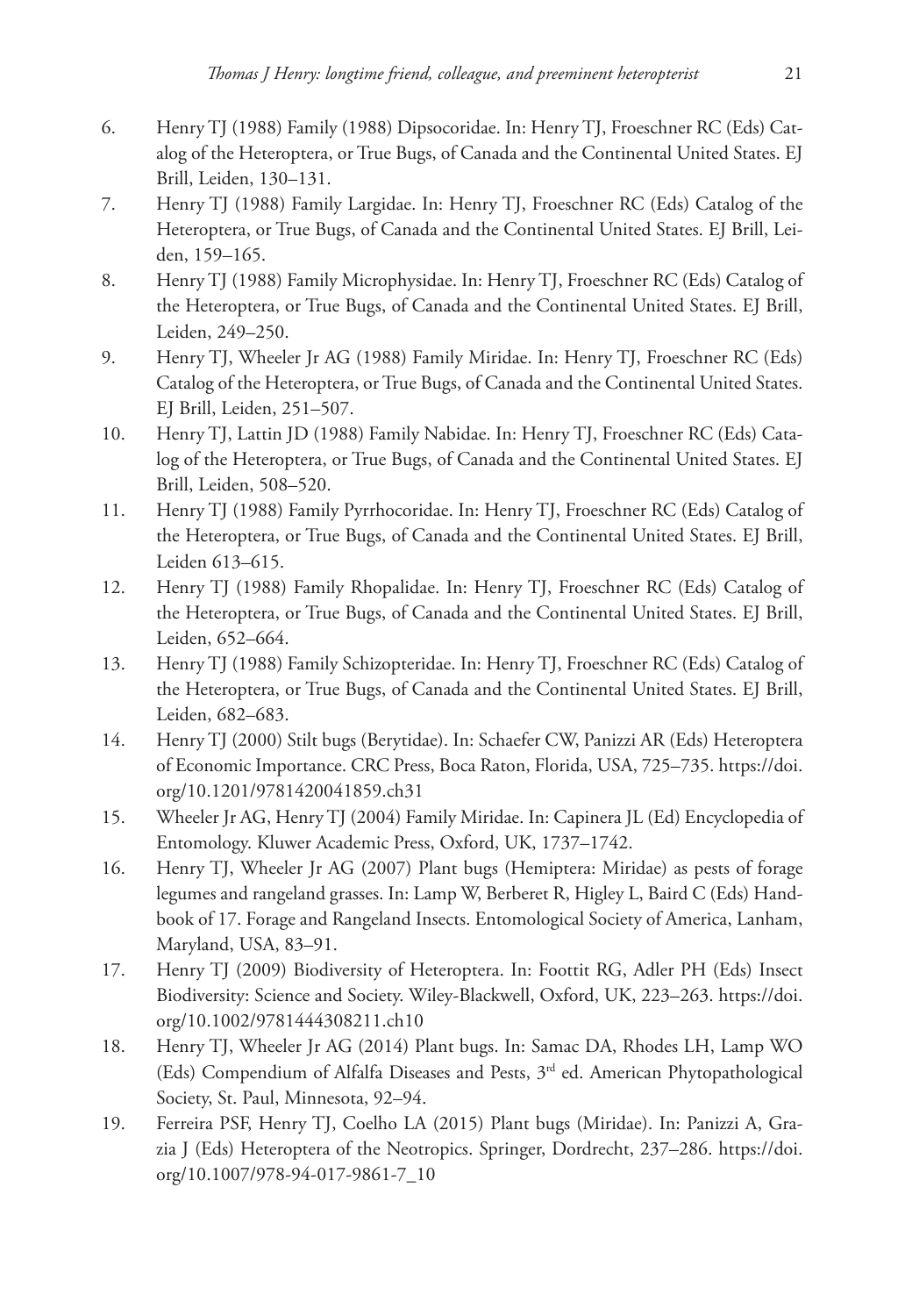- 20. Henry TJ, Dellapé PM, Ferreira PSF (2015) The big-eyed bugs, chinch bugs, and seed bugs (Lygaeoidea). In: Panizzi A, Grazia J (Eds) Heteroptera of the Neotropics. Springer, Dordrecht, 459–519. [https://doi.org/10.1007/978-94-017-9861-7\\_16](https://doi.org/10.1007/978-94-017-9861-7_16)
- 21. Henry TJ (2017) Biodiversity of Heteroptera. In: Foottit RG, Adler PH (Eds) Insect Biodiversity: Science and Society, 2nd ed. Wiley-Blackwell, Oxford, UK, 279–335. [https://](https://doi.org/10.1002/9781118945568.ch10) [doi.org/10.1002/9781118945568.ch10](https://doi.org/10.1002/9781118945568.ch10)

## *Book reviews*

- 1. Wheeler Jr AG, Henry TJ (1980) [Review of] *How to Know the True* Bugs by JA Slater and RM Baranowski. 1978. Proceedings of the Entomological Society of Washington 82: 156–158.
- 2. Henry TJ (1981) [Review of] *The Semiaquatic and Aquatic Hemiptera of California*. Edited by AS Menke. 1979. Proceedings of the Entomological Society of Washington 83: 178–180.
- 3. Henry TJ (1981) [Review of] *The Plant Bugs of the Prairie Provinces of Canada* by LA Kelton. 1980. Proceedings of the Entomological Society of Washington 83: 809–810.
- 4. Henry TJ (1983) [Review of] *The Plant Bugs on Fruit Crops in Canada* by LA Kelton. 1982. Bulletin of the Entomological Society of Canada 15: 158.
- 5. Henry TJ (2002) [Review of] *Biology of the Plant Bugs (Hemiptera: Miridae)*: *Pests, Predators, Opportunists* by Alfred G Wheeler, Jr. 2001. Cornell University Press, Ithaca, New York. 2001. Proceedings of the Entomological Society of Washington 104: 529–531.

# *Edited works*

- 1. Henry TJ, Wheeler Jr AG (Eds) (1986) Contributions on Heteroptera in honor of the seventieth birthday of Richard C. Froeschner. Journal of the New York Entomological Society 94: 136–302.
- 2. Henry TJ, Wheeler Jr AG (1995) (Eds) Contributions on Heteroptera Dedicated to the Memory of José Candido de Melo Carvalho. Proceedings of the Entomological Society of Washington 97: 229–480.
- 3. Henry TJ, Wheeler Jr AG (2008) (Eds) Tribute to John D. Lattin. Proceedings of the Entomological Society of Washington 110: 825–1245.
- 4. Henry TJ, Johnson C (2013) Randall Tobias Schuh: A celebration of his career and accomplishments on the occasion of his  $70<sup>th</sup>$  birthday. Entomologica Americana 118: 2–6 (2012) [reprinted with corrections in Entomologica Americana (2013) 119: 1–6].
- 5. Henry TJ, Buffington ML (2017 (Eds) David R. Smith: A Festschrift in honor of his many contributions to entomology on the occasion of his 80<sup>th</sup> birthday, with a list of publications. Proceedings of the Entomological Society of Washington 119 (special issue): 679–939.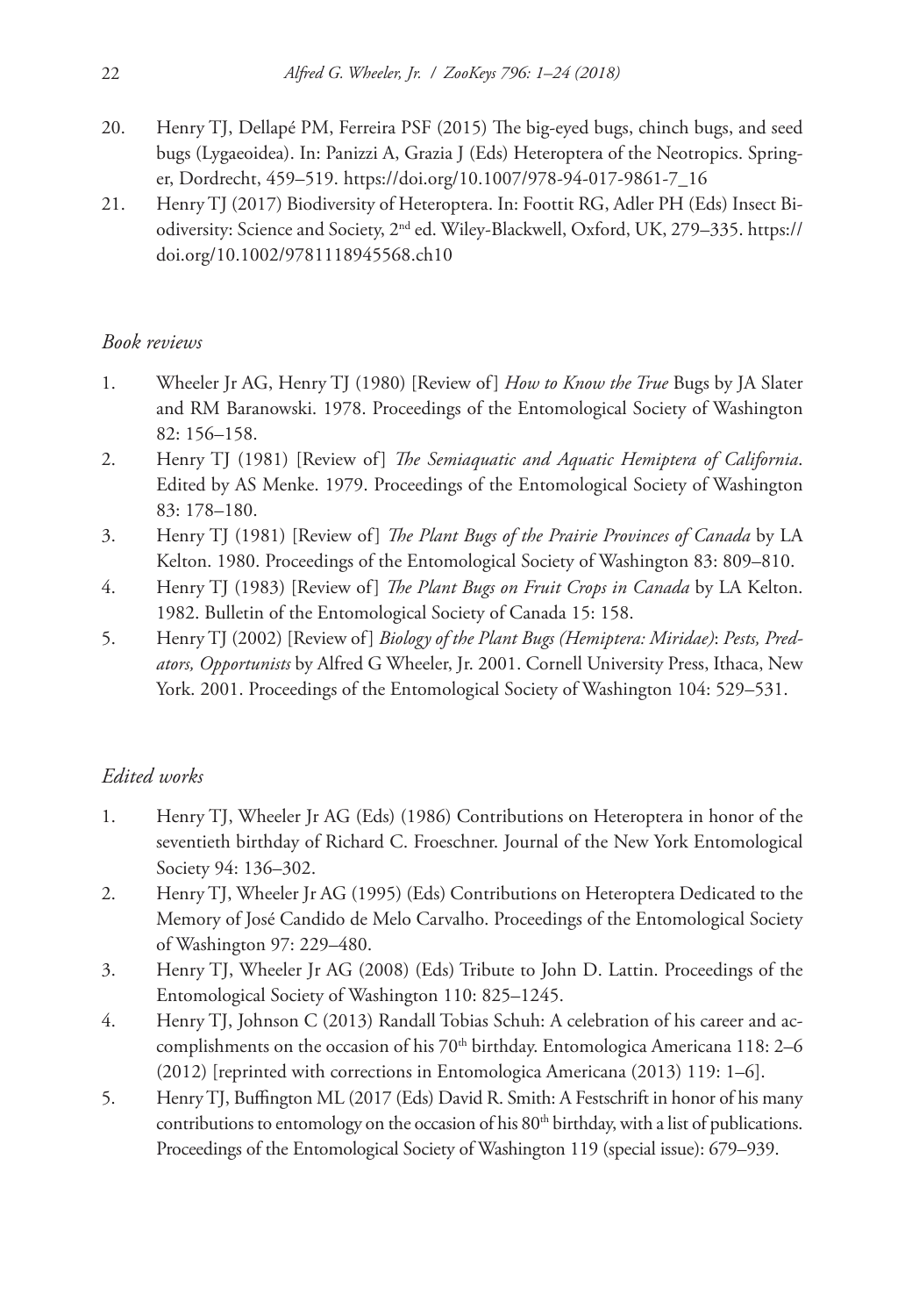## *Obituaries*

- 1. Henry TJ, Froeschner RC (1987) Jon Lamar Herring: 1922–1985. Proceedings of the Entomological Society of Washington 89: 384–388.
- 2. Henry TJ, Hormiga G (1994) Barbara Adrienne Broady Venables 1957–1993. Proceedings of the Entomological Society of Washington 96: 767–768.
- 3. Santiago-Blay J, Henry TJ, Wheeler Jr AG (1997) Jenaro Maldonado Capriles 1919– 1995. Biographical sketch, patronyms in his honor, and list of publications. Proceedings of the Entomological Society of Washington 99: 762–771.
- 4. Slater JA, Henry TJ, Wheeler Jr AG (2002) Halbert Marion Harris (1900–2000): Biographical sketch, described taxa, and list of publications on Heteroptera. Proceedings of the Entomological Society of Washington 104: 1074–1083.
- 5. Henry TJ (2003) Richard C. Froeschner (1916–2002): Biographical sketch, described taxa, and publications. Proceedings of the Entomological Society of Washington 105: 1075–1086.
- 6. Henry TJ, Gill BD (2016) Leonard A. Kelton, 1923–2011: Biographical sketch, list of publications, described taxa, and patronyms named in his honor. Proceedings of the Entomological Society of Washington 118: 131–139.<https://doi.org/10.4289/0013-8797.118.1.131>
- 7. Henry TJ, Brailovsky H, Baez Santacruz J (2017) Luis Cervantes Peredo, 1962–2015: Biographical sketch, list of publications, described taxa, and patronyms. Proceedings of the Entomological Society of Washington 119: 166–172. [https://doi.org/10.4289/0013-](https://doi.org/10.4289/0013-8797.119.1.166) [8797.119.1.166](https://doi.org/10.4289/0013-8797.119.1.166)

# *Online catalog*

1. Dellapé PM, Henry TJ (2017) *Lygaeoidea Species File*. Version 5.0/5.0. [http://Lygae](http://Lygaeoidea.SpeciesFile.org)[oidea.SpeciesFile.org](http://Lygaeoidea.SpeciesFile.org). (Online World Catalog of the Lygaeoidea).

## *Popular articles and miscellaneous publications*

- 1. Henry TJ, Wheeler Jr AG (1974) Honeylocust plant bug–an easily overlooked pest. Pennsylvania Nurserymen's Association Newsletter 5: 3.
- 2. Henry TJ, Wheeler Jr AG (1975) Honeylocust plant bug, *Diaphnocoris chlorionis* (Say). Hemiptera: Miridae. Regulatory Horticulture 1(1): 15–16.
- 3. Henry TJ (1976) Bronze birch borer, *Agrilus anxius* Gory. Coleoptera: Buprestidae. Regulatory Horticulture 2(1): 13–14.
- 4. Henry TJ (1976) Boxwood psyllid, *Psylla buxi* (L.). Homoptera: Psyllidae. Regulatory Horticulture 2(2): 19–20.
- 5. Wheeler Jr AG, Henry TJ (1976) An easily overlooked pest. National Landscape Association News Notes 40 (May): 3.